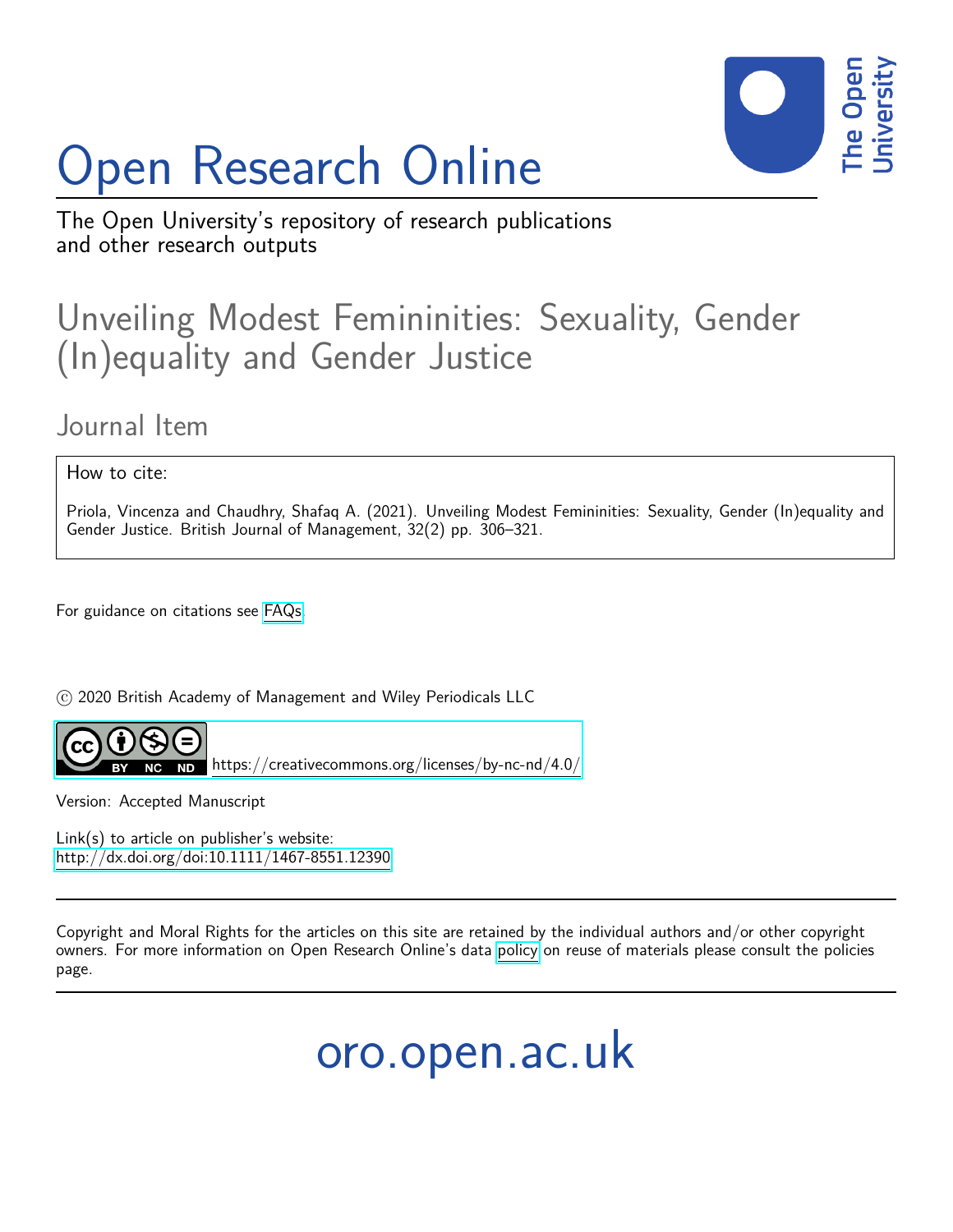#### **Unveiling modest femininities. Sexuality, gender (in)equality and gender justice**

**Vincenza Priola,** *Open University* **and Shafaq A. Chaudhry,** *University of Lahore*

#### **Abstract**

The article theorises the juxtaposition between gender justice and gender equality within Islamic feminism, through the empirical analysis of gender practices in Pakistani banks. Theoretically grounded within Islamic feminism and informed by secular feminism, the paper discusses the findings emerged from two ethnographic studies aimed at exploring the influence of 'religiously motivated' patriarchal norms on experiences of gender inequalities in financial institutions in Pakistan. The research reveals that distinct practices and expectations exist in different organisations, specifically in the context of Islamic banks when compared with western banks operating in Pakistan. Gender oppression, thus, assumes different meanings, as gender norms and sexualities are differently negotiated by women and men in the two banks. While the Islamic bank enforces gender segregation and isolation and limits interactions among the genders according to orthodox Islamic practices, the multinational western bank provides a more equal and integrated work environment, though we observed the exploitation of femininities to pursue business objectives. The discussion further theorises Islamic feminism by problematising gender justice and its relation to gender equality in Pakistani workplaces and society.

**Key words:** Gender, diversity, inclusion, Islamic feminism, banking.

#### **Introduction**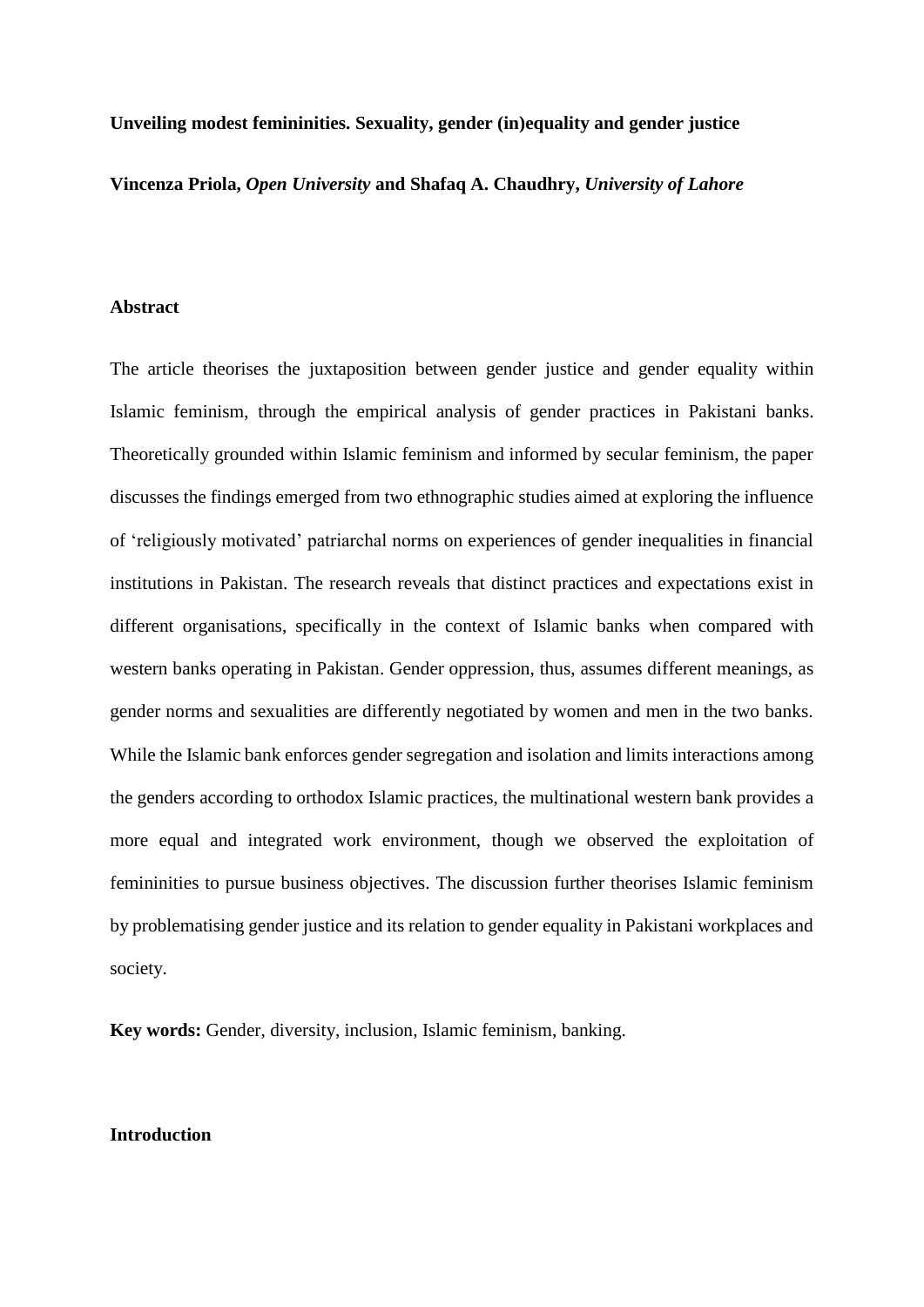Despite the greater labour participation of women in male-dominated occupations (e.g. banking, finance, law, medicine and engineering), there is ample evidence that differences in men and women's careers (i.e. in pay, promotion, horizontal and vertical segregation) continue to persist across the world. Research into gender and sexualities is well established within management and organisation studies (e.g. Acker, 1998, 2006, 2012; Brannan & Priola, 2012; Gherardi, 1995; Gherardi & Poggio, 2001; Martin, 2003; Nentwich & Kelan, 2014; Parsons & Priola, 2013) and its contribution has been crucial to current understandings of gendered relations and practices in work and organisations. However, to fully understand the complexities of gender (in)equalities in organisations, more research is still needed to explore the effect of social institutions, such as religion, on workplace practices and discourses (Pedulla & Thebaud, 2015).

Extensive research has documented gender inequalities in Western countries, still several authors (e.g. Ainsworth, et al., 2014; Charles, 2014; Syed, et al., 2009) highlight the need to explore gender inequalities in employment in non-western contexts. They also raise questions about the applicability of western-centric research to non-western societies (Steady, 2005; Syed, 2008). Institutions such as professions, state, family and religion, among others, are entrenched in cultural norms and beliefs and shape everyday relations, behaviours and identities (Thornton, et al., 2012). Such institutions are also important in framing gender ideologies, practices of sexuality, masculinities and femininities, and have the power to restrain and/or facilitate women and men's opportunities as well as experiences (Branisa, et al. 2013; Pathak, et al., 2013). An important institution often overlooked by management and organisation studies scholars is religion and its intimate connections with sociocultural norms within organisations (Tracey, 2012). Religiously embedded social norms are often rooted in patriarchal values and influence gender norms regarding women and men's access to education, power, social and economic opportunities in many cultural contexts. (Norris & Inglehart, 2004; Sen, 2007).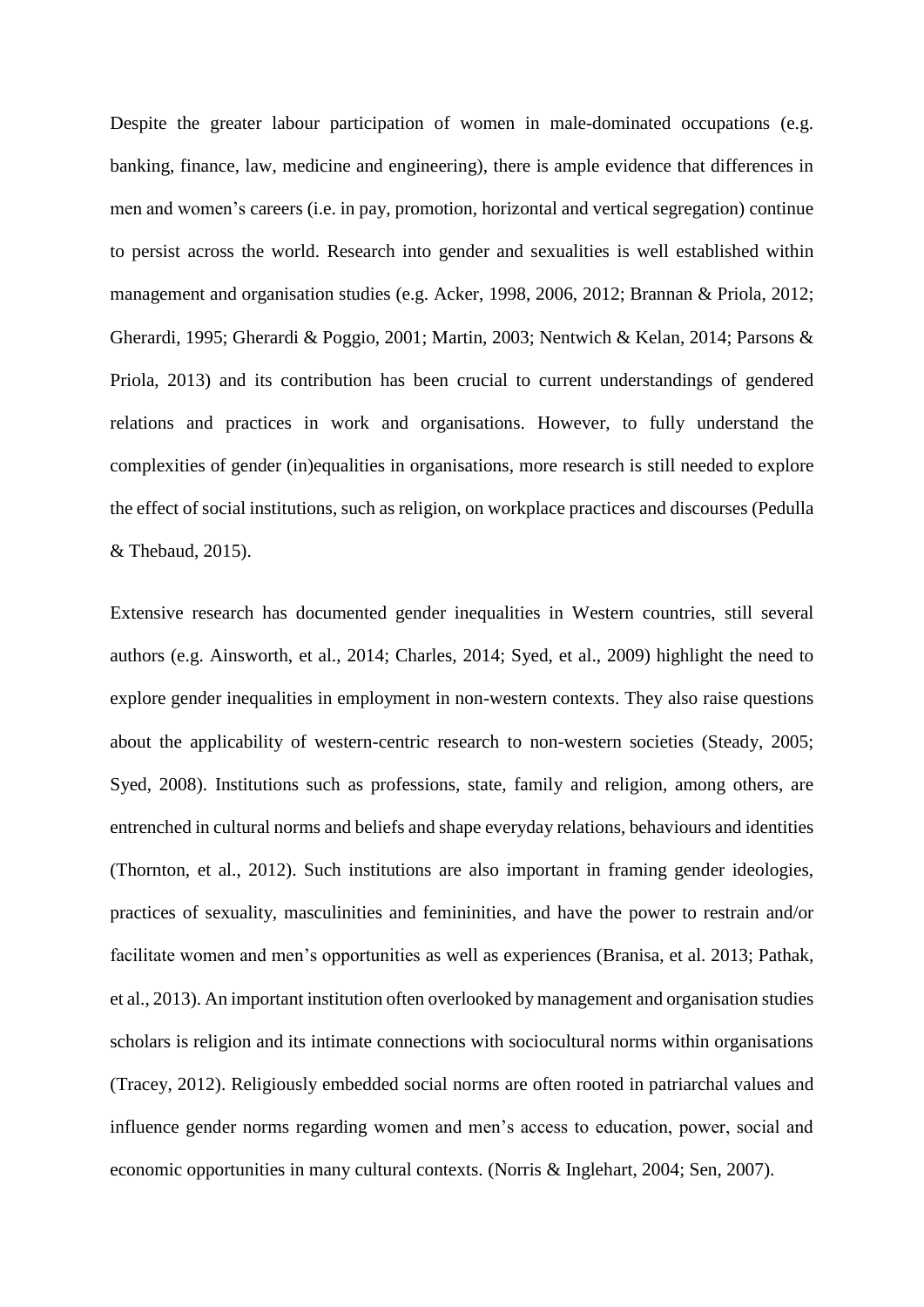Islam, among the dominant religions, is often depicted as the most repressive and chauvinistic on measures such as women's rights, employment, appearance and life expectancy (Deif, 2004). Patriarchal Islamic norms are considered hostile to women's empowerment and their equal access to political and economic decision-making (Carvalho, 2013; Haghighat, 2014). Several studies explore the patriarchal nature of Islam and/or Islamic societies (e.g. Alexander & Welzel, 2011; Aydin, 2013; Hamdan, 2006; Kandiyoti, 1991; Read & Bartkowski, 2000), whilst others highlight the obstacles that hinder Muslim women's labour participation (e.g. Al-Lamky, 2007; Bayanpourtehrani & Sylwester, 2013; Haghighat, 2005; Haghighat-Sordellini, 2009; Pio & Syed, 2013). Despite the increased interest in recent years on issues concerning women's rights in Islamic contexts, limited empirical research has examined the influence of religiously motivated norms on the work and organisational experiences of women pursuing a career in male dominated occupations. Furthermore, several of the studies that have explored the impact of religious practices, norms and ideologies on the lives of Muslim women are carried out in the West with women living in Europe and/or the USA (e.g. Ghumman & Ryan, 2013; Reeves & Azam, 2012; Reeves, et al., 2013). Such research, while insightful, provides a limited picture, applicable only to the specific western context studied.

In response to the need to explore the differences in women's experiences of inequalities across non-western male-dominated organisations, this article explores the influence of 'religiously motivated' patriarchal norms, in shaping different experiences of gender inequalities in two financial institutions in Pakistan. Drawing on two ethnographic case studies of a multinational western bank and a multinational Islamic bank in Pakistan, the study has two aims. The first is to make visible the complexities of experiences of gender inequalities by Muslim working women; the second is to bring to the fore the sexual dimension of organisational practices within a cultural reality where sexuality-related issues are repressed from any public discourses. Theoretically the paper brings together secular and Islamic feminist<sup>i</sup> theories and advances such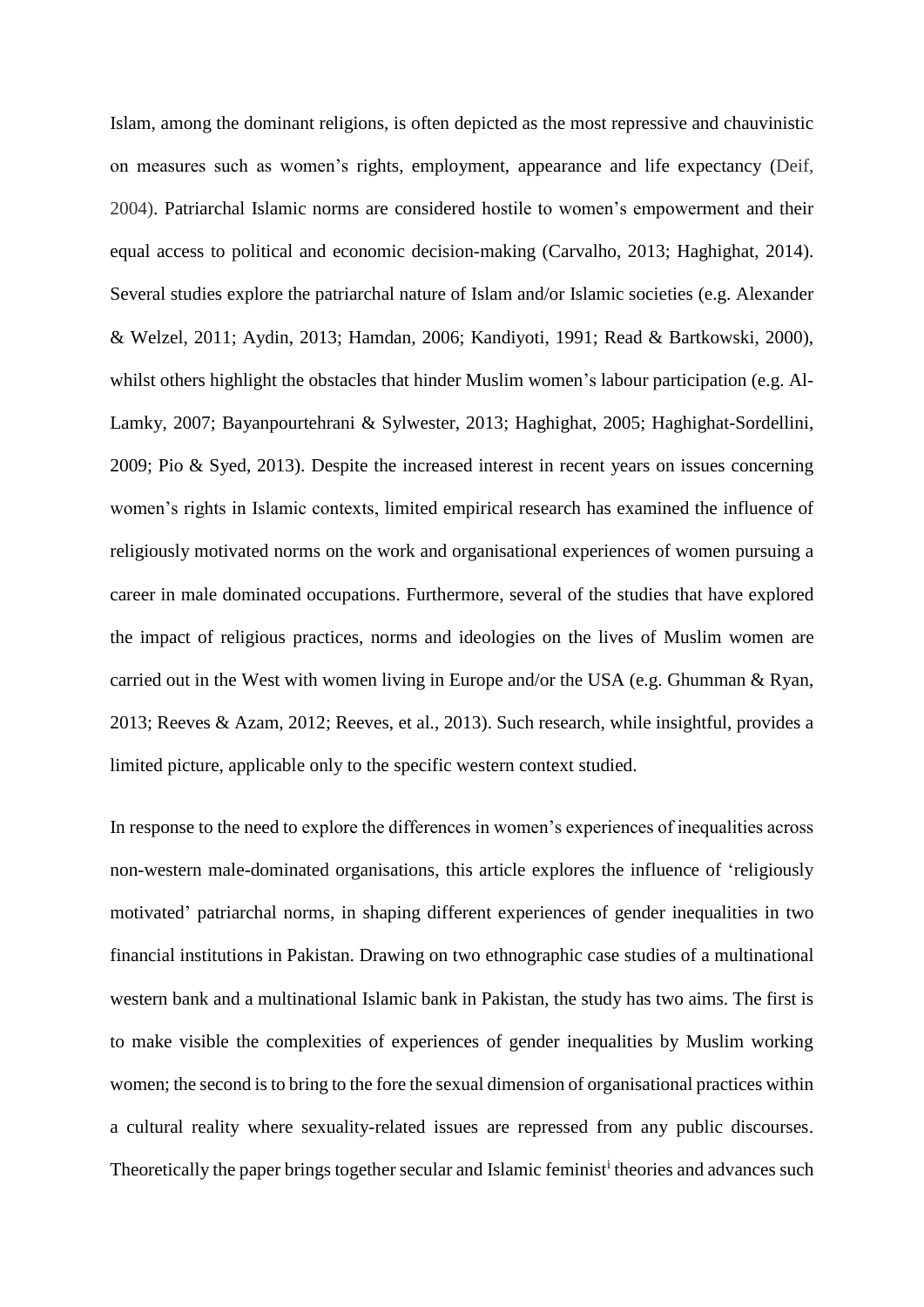theoretical knowledge by demonstrating how the variety of context-specific gendered experiences produce different challenges for achieving gender equality. Empirically the paper explores gendered practices in the banking sector by examining how Islamic norms regarding 'modesty' intersect with issues of sexuality and create distinctive patterns of inequalities across different organisations.

To address the research aims the article begins with an overview of gendered relations within Islam drawing on the theorizing of Islamic feminism. It then outlines the context of women's employment in Pakistan before explaining the research methodology. The paper then presents the empirical findings emerged from the two studies. The discussion theorises the research findings and advances current Islamic feminist contributions by problematising the notion of gender justice and its relation to gender equality in Pakistani workplaces and society.

#### **Gender and Islam**

The investigation of the work experiences of Pakistani women cannot prescind from a scrutiny of Islamic gender practices. In Islamic societies the *"Quran"*, "*Sunnah"* (the practices, traditions, customs and rituals of the prophet Muhammad) and "*Hadith"* (the traditions accumulate after Muhammad's death) are used as the main sources of guidance in all aspects of life, in one's public as well as private life but also in social, economic and legal matters. While for Muslims there is no margin to challenge the authenticity of the Quran, as is considered the 'word of the Divine', the credibility of some Hadiths is an area of debate among Muslim clergy and academic scholars (Abdul Rahman, 2007; Bartkowski & Read, 2003). In fact, it is generally the exegesis (translation and interpretation) of the sacred texts that is contested by Islamic feminists and critical scholars.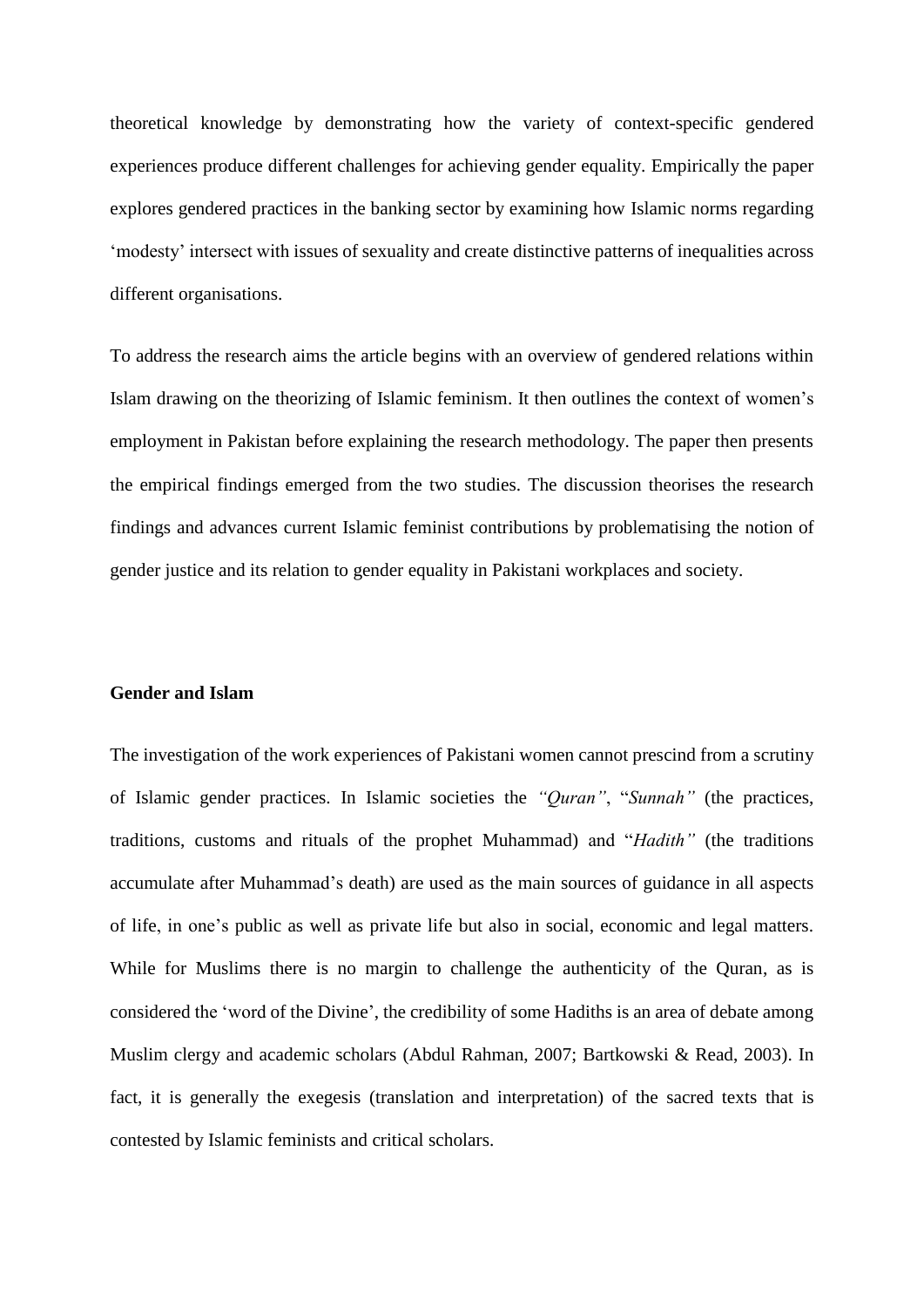An important feminist debate on gender and Islam revolves around the principle of "*Qiwama*", which refers to man's superiority and his financial responsibility towards the woman (Metcalfe, 2006). It centres on the Quran verses 4:34 which defines men's authority over women (qawwamun), women's obedience (qanitat) and the consequences of women's rebellion (nushuz). Islamic feminists offer reformist interpretations of these verses<sup>ii</sup>, and deconstruct *patriarchy* and discourses of women's *modesty* (Al-Hibri, 1997; Wadud, 1999). Patriarchy is grounded on man's financial provision for the family and his supremacy in public life; while modesty refers to the preservation of the dignity and good reputation of women. According to Islamic orthodoxy, women are required to "guard their modesty in terms of eye contact, dressing, ornaments and walking style" (Syed, 2010, p.152) and to hide reference to their sexual body by covering their bosoms and wear the veil outside of the home (Ruby, 2006). Islamic modesty has its roots in the Quran (Surah Light, 24:31) where it is stated that women should lower their gaze and guard their 'unseen' (often interpreted as honour, chastity and husband's property) in the presence of non-mahramiii men.

Islamic feminists (e.g. Barlas, 2001; Mernissi, 1991; Moghadam, 2004; Mubarak, 2004) argue that the patriarchal exegesis of the Quran should be historicised and open to criticism and that exegetes (generally male) were influenced by their misogynist cultural context. Thus, for Islamic feminists it is important to consider who interpreted the text, how and in which context and to propose alternative interpretations. They recognise that the text promotes the different treatment of women and men in relation to the financial maintenance of women and inheritance, but argue that the literal meaning of the word "*Qawwamun*" recognises the man's role as the financial provider of the household rather than its ruler. They refer to other Quranic verses where women are portrayed as full human beings and partners in the relationship of marriage. Barlas (2001) also reports that the concept of modesty is equally applicable to both men and women and that in the same chapter of the Quran, men are also addressed to cover the area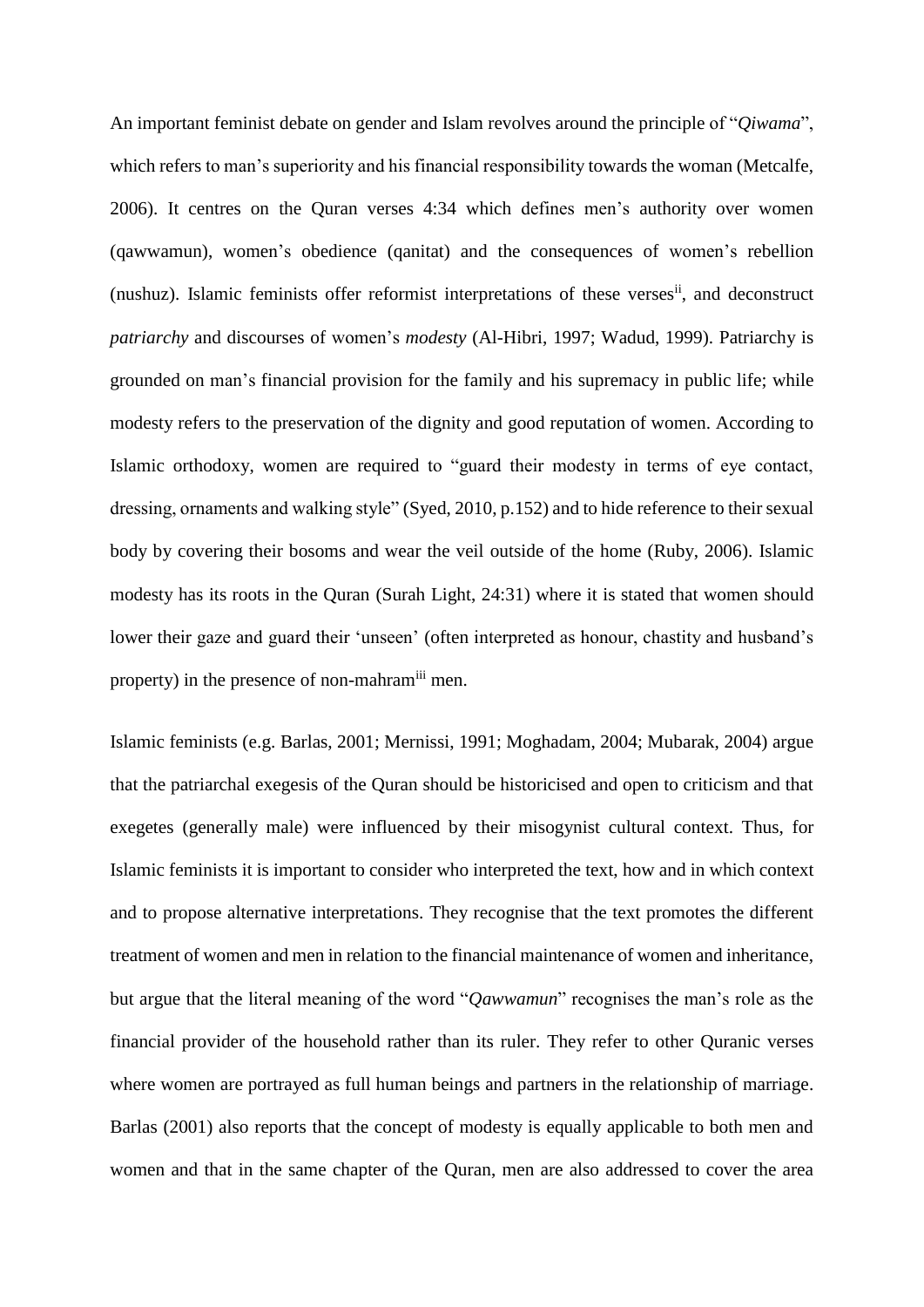between the naval and the knee. Wadud (1999) asserts that women and men may not be portrayed as equal in the Quran, but that a more holistic reading of the text reveals its foundation on justice and equity. Some Islamic feminists recognise that equality cannot be applied to all aspects of life, and encourage the fostering of complementary gender roles, seeking justice and equity for women based on a non-hierarchical understanding of the differences between women and men (Moghadam, 2002).

The juxtaposition between gender equality, gender justice and equity is often debated by Islamic feminists and is founded on articulations of differences (physical and emotional) between men and women. Equality between men and women refers to their freedom "to develop their personal abilities and make choices without the limitations set by stereotypes, rigid gender roles and prejudices". It "means that the different behaviours, aspirations and needs of women and men are considered, valued and favoured equally" (Pavlic, et al., 2000, p.5). Gender equality refers to equality of opportunities and outcomes. Gender equity and gender justice, on the other hand, allow differential treatment according to the respective needs of women and men. A different treatment should be fair, just and equivalent in terms of rights, benefits, obligations and opportunities.

Islamic feminists who embrace the notion of gender justice offer a reinterpretation of the sacred texts to promote a consciousness shift in Muslim's theological understanding and everyday practice. They attribute the patriarchal values of the Muslim world to historical conditions (Ahmed, 1992) and to economic factors (Rose, 2008), rather than to Islam directly. They also suggest that practices and beliefs associated to women's modesty and honour are entrenched in cultural as much as in religious norms, as they are rooted in the institution of purdah (veil and physical separation) which pre-dates Islam (Shaheed, 2010; Papanek, 1971).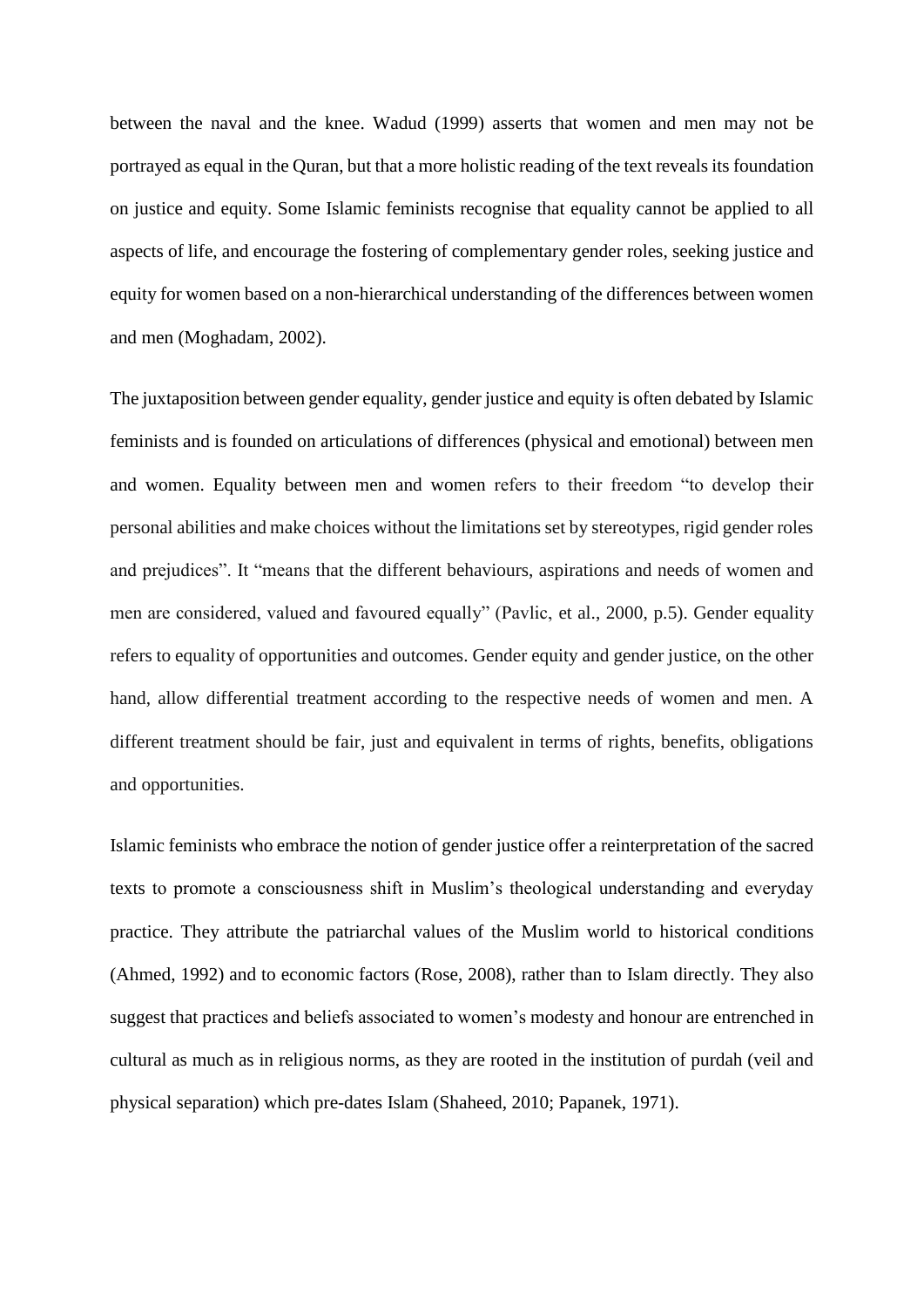#### *Purdah as a fundamental practice of exclusion*

The institution of purdah is a system of gender-based norms that ensure modesty and honour for Muslim women (and men). The Quran emphasises the 'drawing of the curtain' (veil) to avoid the gaze of unknown men and addresses women to stay within the home, to avoid unnecessarily wandering outside and to speak softly to protect their modesty. Within the institution of purdah, the public space is seen as "provocative and offensive" for women (Storti, 1990, p.66), whereas the veil and 'chardiwari' (four walls of house) are deemed to be the 'sacred domains' (Syed, 2010, p.151), because they protect their chastity and honour. Women should hide from public life to control men's lust (Tayeb, 1997) and, therefore, should be excluded from leading and/or participating in economic and mixed-gender social activities (Marmenout, 2009).

These believes are used to justify the exclusion and oppression of Muslim women in society and in work contexts, and have been challenged on many levels by secular and Islamic scholars (e.g. Barlas, 2002; Sidani, 2005). In fact, the cultural customs based on purdah pre-date Islam and have been embedded as religious values to the extent that they are now seen as a fundamental part of Islamic principles (Hamdan, 2006). Indeed, the practice of the veil was present across the Middle East, the Byzantine Empire (including all Mediterranean nations), Persia and India, before the advent of Islam in the  $7<sup>th</sup>$  century (Barlas, 2001; Sherif, 1987). As well as disputing the religious meaning of purdah, Islamic feminists challenge the patriarchal exegesis of the Quaran in relation to the 'guarding of the unseen', interpreted as the female body and, instead, argue that it refers to the 'guarding of their faith and religious obligation' (Ali, 2006) or of the 'marital covenant' in the husband's absence (Al-Hibri, 2003).

The practice of purdah varies across and within Muslim countries and goes beyond religious practice, it affects women's sense of self, and the possibilities and modalities within which they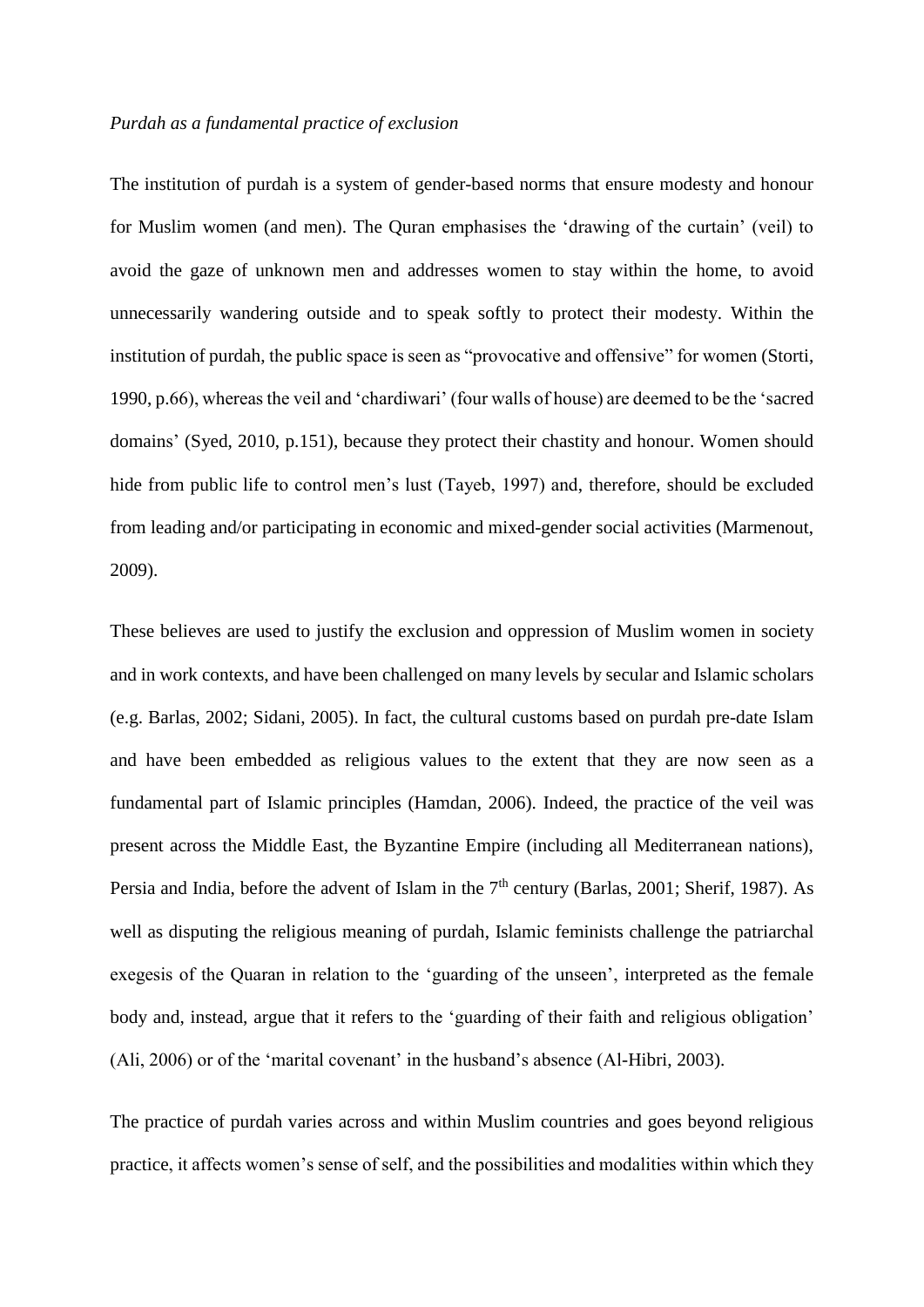engage in work relationships (Chaudhry & Priola, 2018; Masood, 2019). The boundaries of modesty and dressing are affected by economic, political, and social reasons (Patel, 2012), as women and men engage with this practice differently accordingly to differences across classes, rural-urban regions and practices of religion (Critelli, 2010) While in recent times there has been a resurgence of the veil across the Muslim world (Binzel & Carvalho, 2017), meanings of modesty remain contested. As illustrated by this study modesty and gender practices are affected by the complex and multidimensional meanings of Islamic/social values, by personal values and the culture of the work organisation. These aspects intertwine with individual and group pressures for change, as highly educated workers engage with demanding careers and their associated challenges. Below we outline the research context and methodology, before presenting the analysis.

#### **The Research Context: women and work in Pakistan**

In Pakistan female labour participation is one of the lowest in the world and is currently 24%, compared to that of men, which is  $83\%$ <sup>iv</sup> (ILO, 2015). Significant variations are found across provinces: in Punjab (the largest and more liberal province) is 26%, while in Baluchistan (tribal area) is the lowest at 10% (Pakistan Bureau of Statistics, 2014). Additionally, the gap in participation is more pronounced in urban areas (14%) when compared with rural areas (52%), where many women are engaged in agricultural work.

These figures are the result of a sharp rise in women's economic participation in recent years (approximately 10% increase since 2000), influenced by several factors including the increased literacy rate, awareness of women's rights, globalisation and the fragile economic situation of the country (inflation rate averaging 9% since 2000) (Ali, 2013). Recent legislations<sup>v</sup> and the introduction of quotas for the employment of women in the public sector and civil services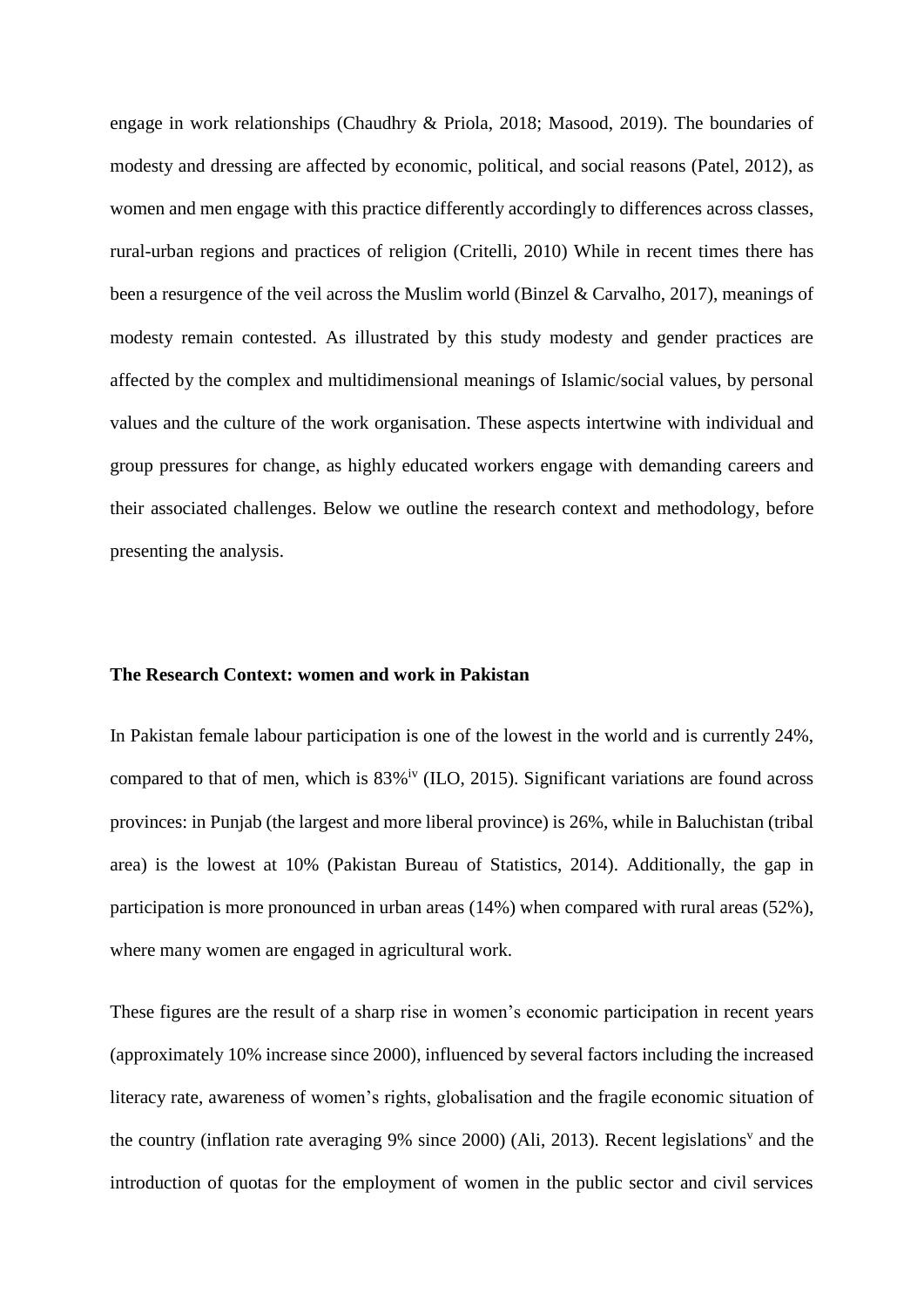(10%), in national and provincial assemblies (20%) and in local governing bodies (33%) have also encouraged women's participation and access to non-traditional sectors (Ali & Knox, 2008; Syed et al., 2009), including the service sector, retail, finance, IT, engineering and medicine.

Mixed-gender working environments, rare in the 1980s, are now common places, particularly in urban areas. Such social changes appear to breach the traditional notion of physical separation of the genders and can complicate work interactions between men and women, but also affect the ways in which women dress and present themselves in public. Styles of women's dress in Pakistan varies widely depending on the geographical location but also on the nature of the place (open public space, enclosed public place, private place) and ranges from the niqab (a veil that covers the whole body and face) to the shalwar kameez (loose trousers and a long blouse) worn with the dupatta (a loose scarf covering the head)<sup>vi</sup>. Western-style dressing is also becoming more visible (Weiss, 1998; Khan, 2007). In recent times "the lack of a consistent set of rules on how to dress and interact with the opposite sex, opened a discursive space for women" and has affected the meaning of "modest Muslim Pakistani woman" (Grünenfelder, 2013, p.601). The evaluation of modest behaviour and dressing is, more so in current times, based on personal and collective interpretations and definitions. The boundaries of modesty are, thus, defined within the social environments (Mirza, 1999) and are strongly influenced by class, education, family backgrounds and locality as well as individuals' values.

#### **Research Methods**

The research is based on two ethnographic studies aimed at observing the in-situ work experiences of employees within two branches of two multi-national banks in Lahore. The first is a sharia compliant bank (called here Islamic bank) present in different countries in Asia and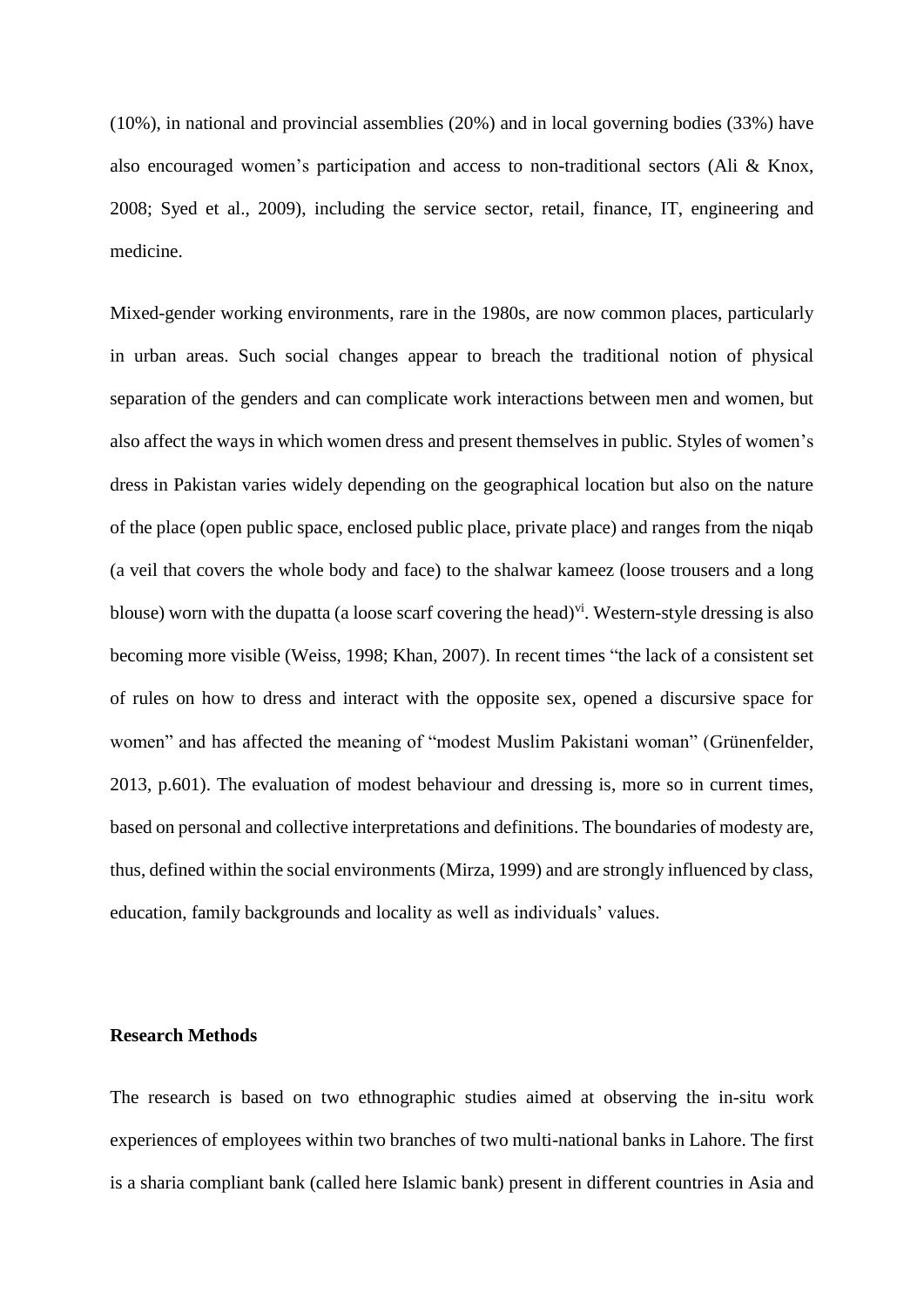Middle-east and the other is an American bank (called here Continental bank) operating across the world. The branch of Continental bank (CB) employed 16 people (5 women) and the branch of Islamic bank (IB) employed 52 people (6 women). Both banks are widely present within the major cities of Pakistan. Islamic bank has been in operation since the early 2000s and is one of the first and largest sharia compliant banks in Pakistan. One of the authors worked as an internee for a period of six weeks in each bank, during which time she participated in daily work activities and supported the customer service desk, the account opening desk and the sales department. She recorded the participant observations on a field diary and carried out 24 indepth semi-structured interviews across the two branches (15 in IB and 9 in CB). All eleven women employed at both banks were interviewed (6 in IB and 5 in CB) as well as 13 men (9 in IB and 4 in CB). The criteria chosen for selecting the male interviewees were based on two factors: the wish to include men from different hierarchal position and at least one man from each department. Branch managers had no influence on the selection of interviewees.

The two banks had different business objectives, IB's business model centred on operational activities<sup>vii</sup>, whilst CB concentrated on retail and business banking with a strong focus on the sale of financial products. Job designations at IB were predominantly operational, whereas at CB most roles were customer focused. This difference could be the reason why at CB there was a preference for using managerial titles, although this could reflect the American model of the parent company. The interviews were conducted alongside the participant observations, although they started following approximately two weeks into the field-work to allow familiarisation with the participants. They included questions related to the research aims and others aimed at clarifying specific aspects emerged during the observations. The interviews were conducted in private meeting rooms within the banks' premises, lasted between 35 and 70 minutes and were conducted in a mix of Urdu (language of Pakistan) and English (the official language of both workplaces). They were audio-recorded, transcribed verbatim and translated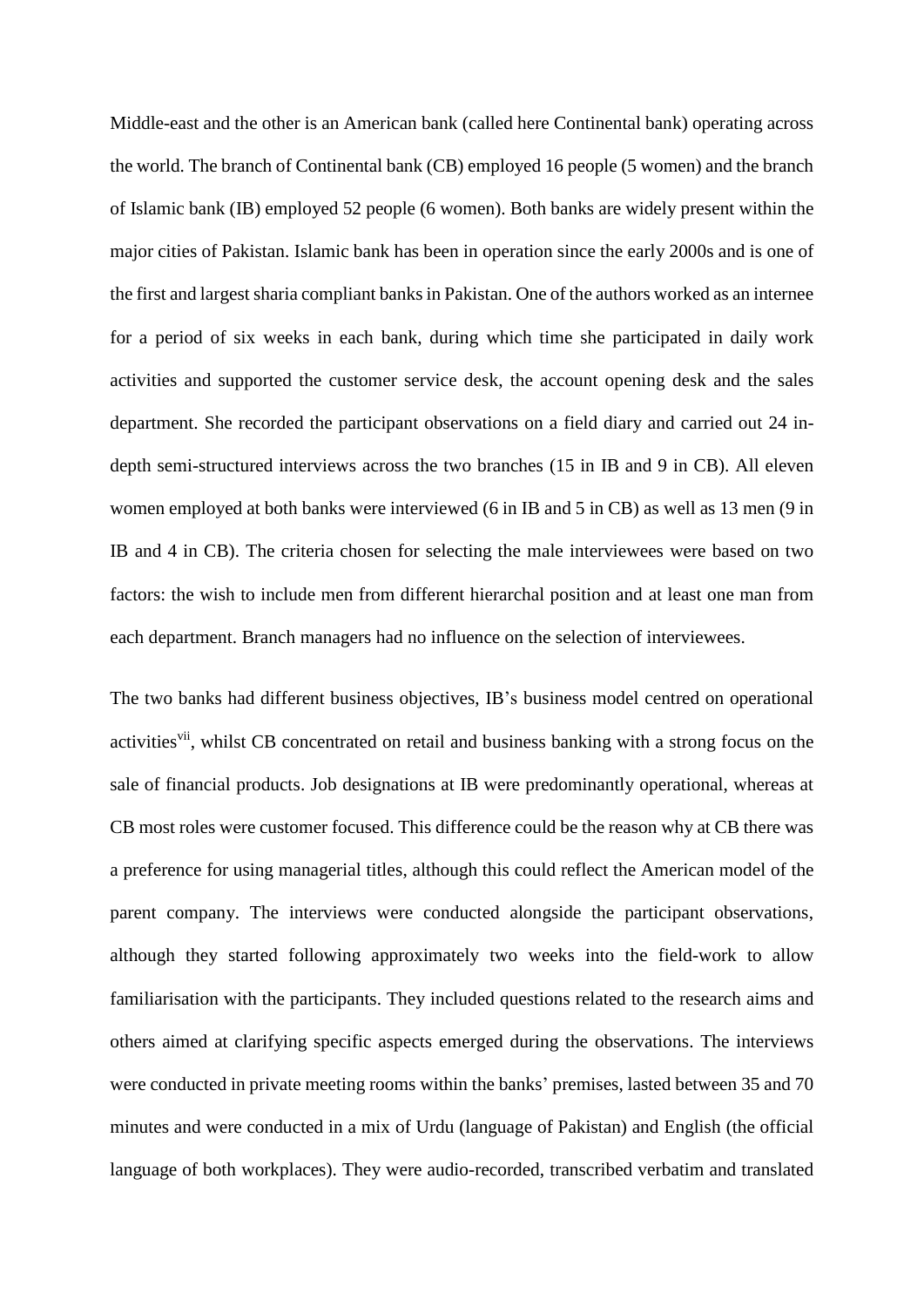in English by one of the authors and crossed checked by the other. In order to preserve anonymity, pseudonyms were used for the organisations and the respondents. The study followed the ethics guidelines of the authors' university which also granted ethical approval. All participants were informed that the internee was a researcher based at a British university and that she would be conducting interviews and observe work practices for the purpose of academic research. Observations and interviews were integrated by the examination of company documents to gain a bigger picture of the organisations and their practices. Table 1 provides an overview of the employees interviewed.

| <b>Name</b>             | <b>Gender</b>  | Age<br>(Years) | <b>Marital</b><br><b>Status</b> | <b>Job Title</b>                    |  |
|-------------------------|----------------|----------------|---------------------------------|-------------------------------------|--|
| Afeefa                  | $\mathbf{F}$   | 28             | Single                          | Credit analyst in trade department  |  |
| Ayesha                  | $\overline{F}$ | 31             | Married                         | Credit analyst in credit department |  |
| Fatima                  | $\overline{F}$ | 41             | Married                         | Credit analyst in credit department |  |
| Helema                  | $\mathbf{F}$   | 28             | Single                          | Cashier                             |  |
| Mobeen                  | $\overline{F}$ | 30             | Single                          | Card processing                     |  |
| Sameena                 | $\mathbf{F}$   | 28             | Single                          | <b>Telephone Operator</b>           |  |
| Ahmad                   | M              | 38             | Married                         | Sales officer                       |  |
| Ali                     | M              | 30             | Single                          | Sales processing                    |  |
| Kashif                  | M              | 30             | Married                         | Personal Banking officer            |  |
| Malik                   | M              | 43             | Married                         | Branch operation manager            |  |
| Mubashir                | M              | 39             | Married                         | <b>Sales Manager</b>                |  |
| Mudasir                 | M              | 35             | Married                         | Personal Banking officer            |  |
| Rajab                   | M              | 54             | Married                         | Credit manager                      |  |
| Raza                    | M              | 29             | Single                          | Service quality Officer             |  |
| Waseem                  | M              | 28             | Married                         | Audit manager                       |  |
| <b>CONTINENTAL BANK</b> |                |                |                                 |                                     |  |
| <b>Name</b>             | <b>Gender</b>  | Age<br>(Years) | <b>Marital</b><br><b>Status</b> | <b>Job Title</b>                    |  |
| Amara                   | $\overline{F}$ | 27             | Single                          | Relationship officer in sales       |  |
| Deeba                   | F              | 36             | Married                         | Operation manager                   |  |

*Table 1: Profile of interviewees in Islamic and Continental banks ISLAMIC BANK*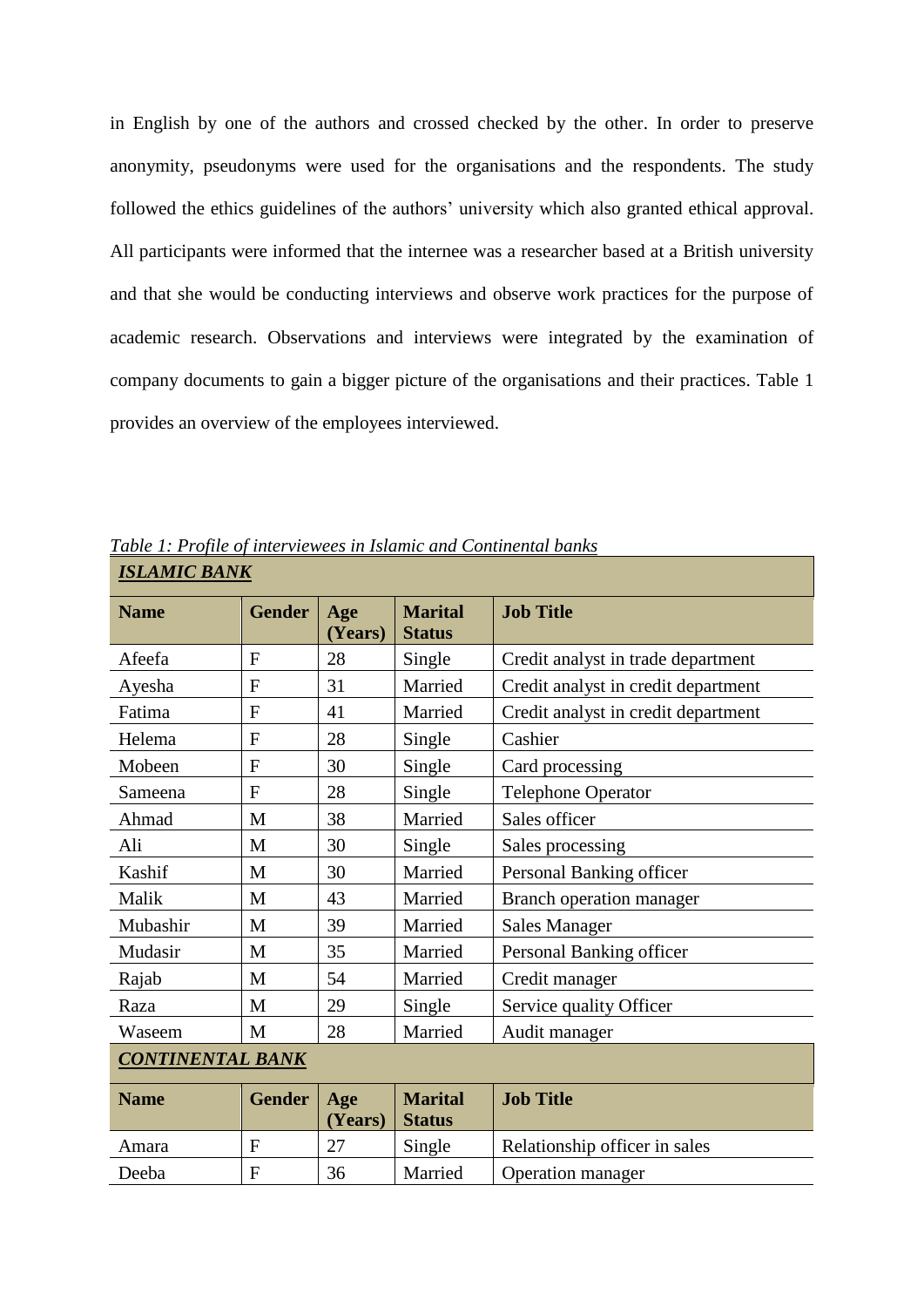| Hina   | F | 24 | Single  | Floor relationship manager           |
|--------|---|----|---------|--------------------------------------|
| Maryam | F | 33 | Married | Senior relationship manager in sales |
| Saira  | F | 25 | Single  | Floor relationship manager           |
| Imran  | М | 30 | Single  | Senior relationship manager in sales |
| Rizwan | М | 44 | Married | Branch operation manager             |
| Safa   | М | 34 | Married | Relationship officer in trade        |
| Waqas  | М | 32 | Married | Senior relationship manager in sales |

As a Pakistani woman, the researcher had much in common with the female interviewees. In view of this fact she was conscious of her demeanour in terms of dressing and behaviour; following local customs she addressed senior managers and older men as sir or uncle. She adopted the same dress code as the employees, thus in Islamic bank she attended work covered with a black abaya (a robe-like over-garment) and head scarf, whereas, in Continental bank she wore the colourful shalwar kameez (loose trousers and long blouse) without head covering. The boundaries between the 'insider' (internee and Pakistani) and 'outsider' (researcher working at a UK university) roles were flexible and continuously shifted, as the researcher felt placed in different 'positional spaces' (Mullings, 1999, p.340) by men and women at different times. For example, during lunchtime and breaks she observed how women treated her as a colleague, sharing work and personal stories. Men, conversely, saw her as a modern, educated woman with Western exposure, and discussed views and experiences they might not have discussed with their female colleagues. The different 'positional spaces' allowed the researcher to ask questions she wouldn't have asked as a colleague and might have favoured greater openness, as participants viewed her as one of their own, though detached from the same issues.

#### *Data Analysis*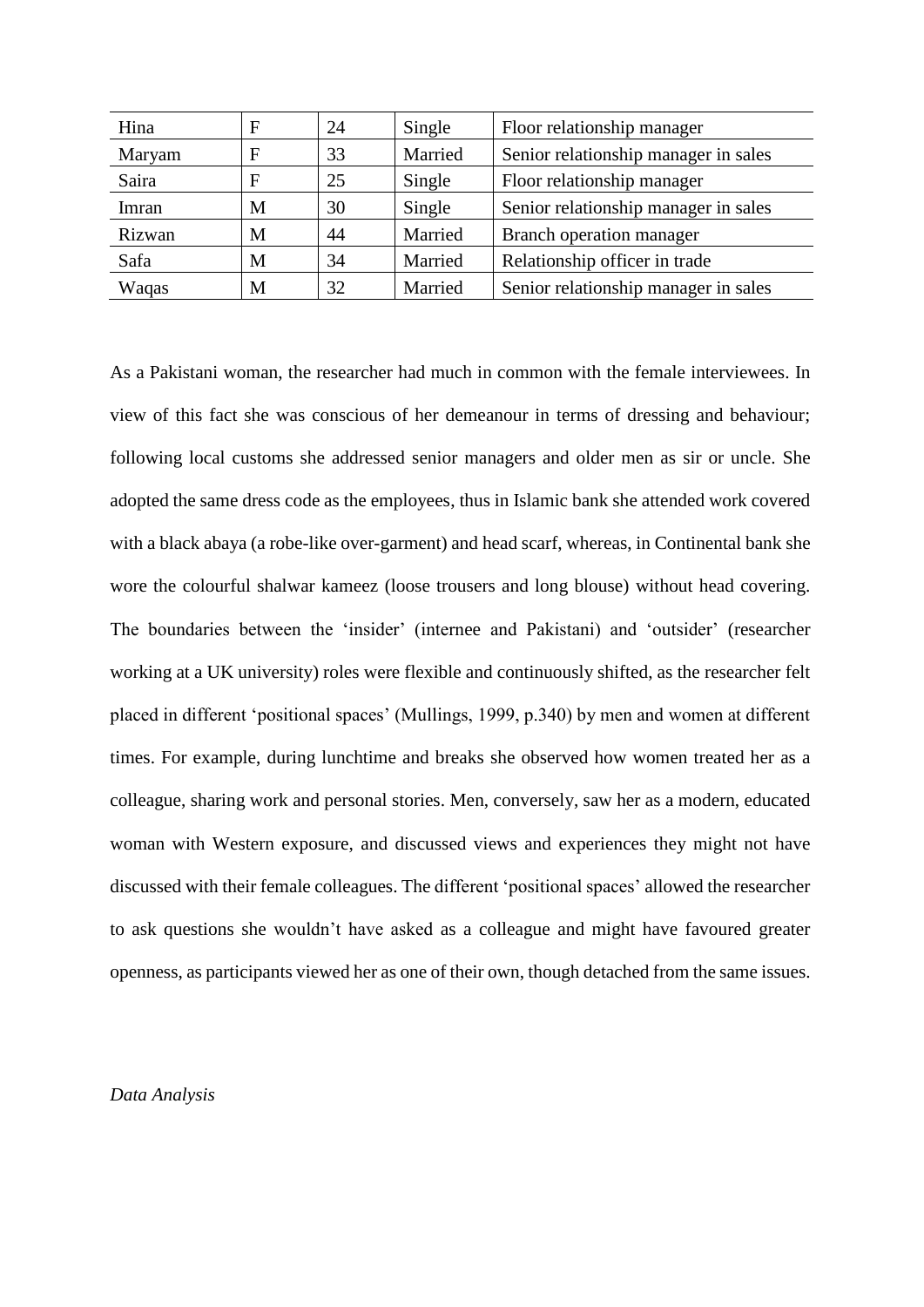Data were analysed in an iterative manner. Interview transcripts and observation notes were entered on Nvivo (qualitative data analysis software) for an initial exploration and coding of the data. The codes produced with Nvivo focused on women and men's experiences of work, performance, career practices, gender issues, social, religious and cultural expectations regarding women's behaviours at work and in their social environment. The authors, then, categorized these codes emerged from the data into wider themes. Themes (i.e. dressing, working hours, relationships with clients, relationships among colleagues, work and management expectations, family relations) were listed with illustrative key quotes, to show the variety of perspectives emerging from the different individuals. Following Talja's (1999) suggestion we examined the themes to identify differences, inconsistency and internal contradictions in the participants' accounts, before scrutinising for regular patterns. In a second stage, to identify particular meanings associated to organisational and social norms, we teased out the discourses, intended as 'systems for the formation and articulation of ideas in a particular period of time' and within a particular society (Alvesson & Karreman, 2000, p.1126).

Discourse is defined as "a process of meaning-making through talk and structure" (Oswick, 2012, p.473) and discourse analysis refers to "the study of how meanings are produced, and of which meanings prevail in society" (Iedema, 2008, in Oswick, 2012, p.473). In our analysis we used critical discourse analysis (Lazar, 2005) to reconnect the text and talk (linguistic practices) to the social practices in order to analyse how societal power relations are reproduced through the participants' talks. The analysis below focuses on two discourses. The first concerns the *modesty* of women as embedded in gendered norms related to specific social/religious values within the workplaces. The second discourse relates to how *sexualityviii* is constructed in both banks and explores how its manifestations and exploitations are differently negotiated by the women at the two organisations.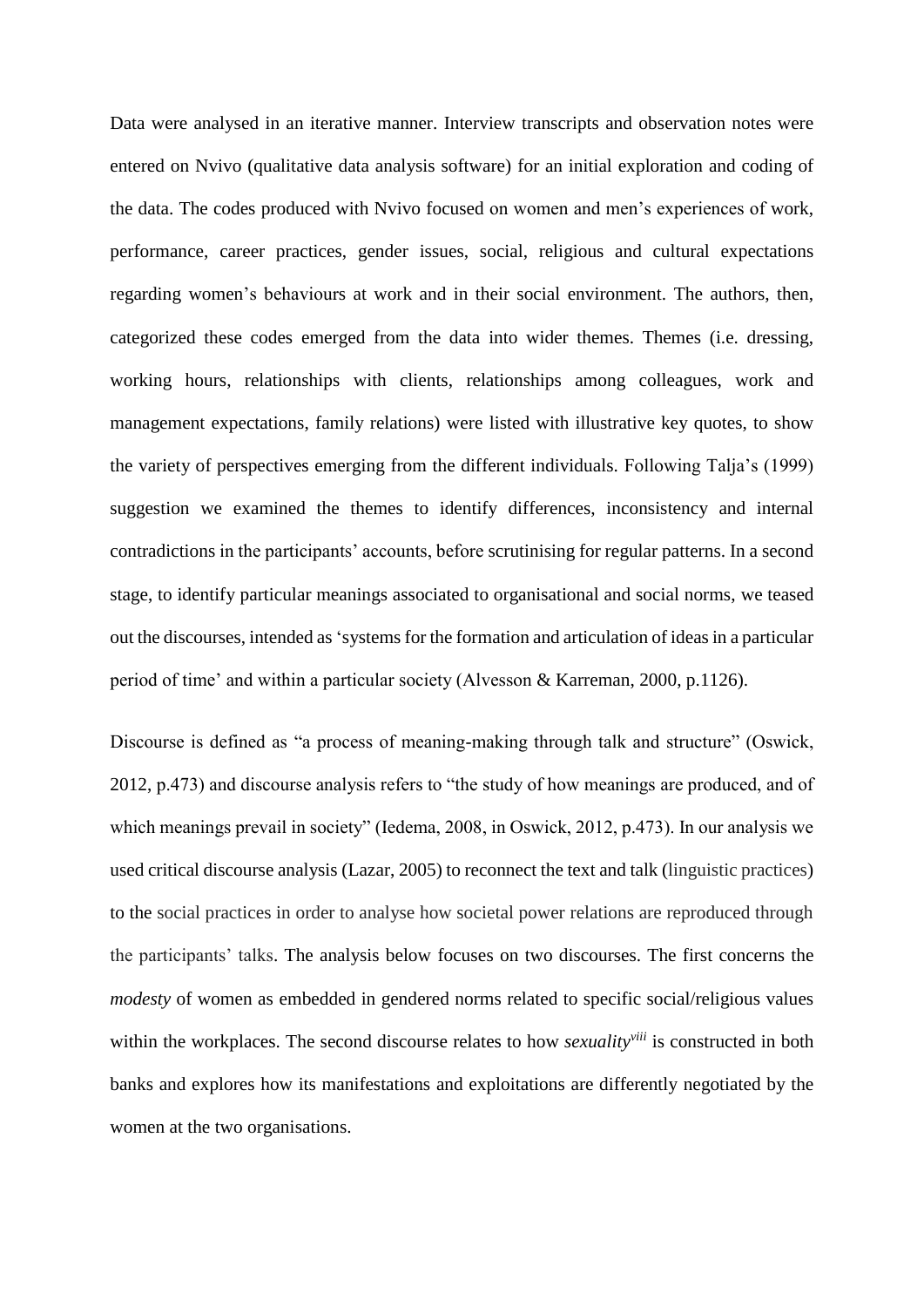#### **Doing Modesty**

Working as an internee in CB allowed the identification of specific patterns of work and a masculine ethos associated to a competitive and sales-driven culture, accompanied by long working hours. The performance of workers was measured by the accomplishment of specific sales targets and the acquisition of new high deposit accounts. Employees were expected to do all they could to secure new investments, including visiting current and prospective customers at work or home and socialise with them during or outside of working hours.

"Men achieve sales targets before us. They are overachievers in sales. A man can talk to a client informally, like a friend, because he has some extra stuff to talk about, such as cricket and politics; this creates an informal relationship, which helps him to sell the products. He can also meet the client anywhere. But this is not same for us, while we talk to the client we have to be limited in what we say and how we say it and cannot have a frank and open behaviour as this might be misinterpreted". (*Hina, w, CB*)

The establishment of good relationships with customers, and the possibility of networking with them (this included attending events, going out for meals and other social gatherings) was the key to achieve the ambitious sales targets. However, as in Pakistan most of the bank customers are men, men bankers were at great advantage as they could develop relationships with them, visit them at work or at home and meet them in public places, during or after working hours. In contrast, women were prevented from engaging in the same networking practices. The concept of modesty, embedded in the practice of purdah, restricts women's mobility and limits free interactions between women and men. Such cultural norms do not allow women to visit male customers at work nor to have close interactions with non-family men. Women are expected to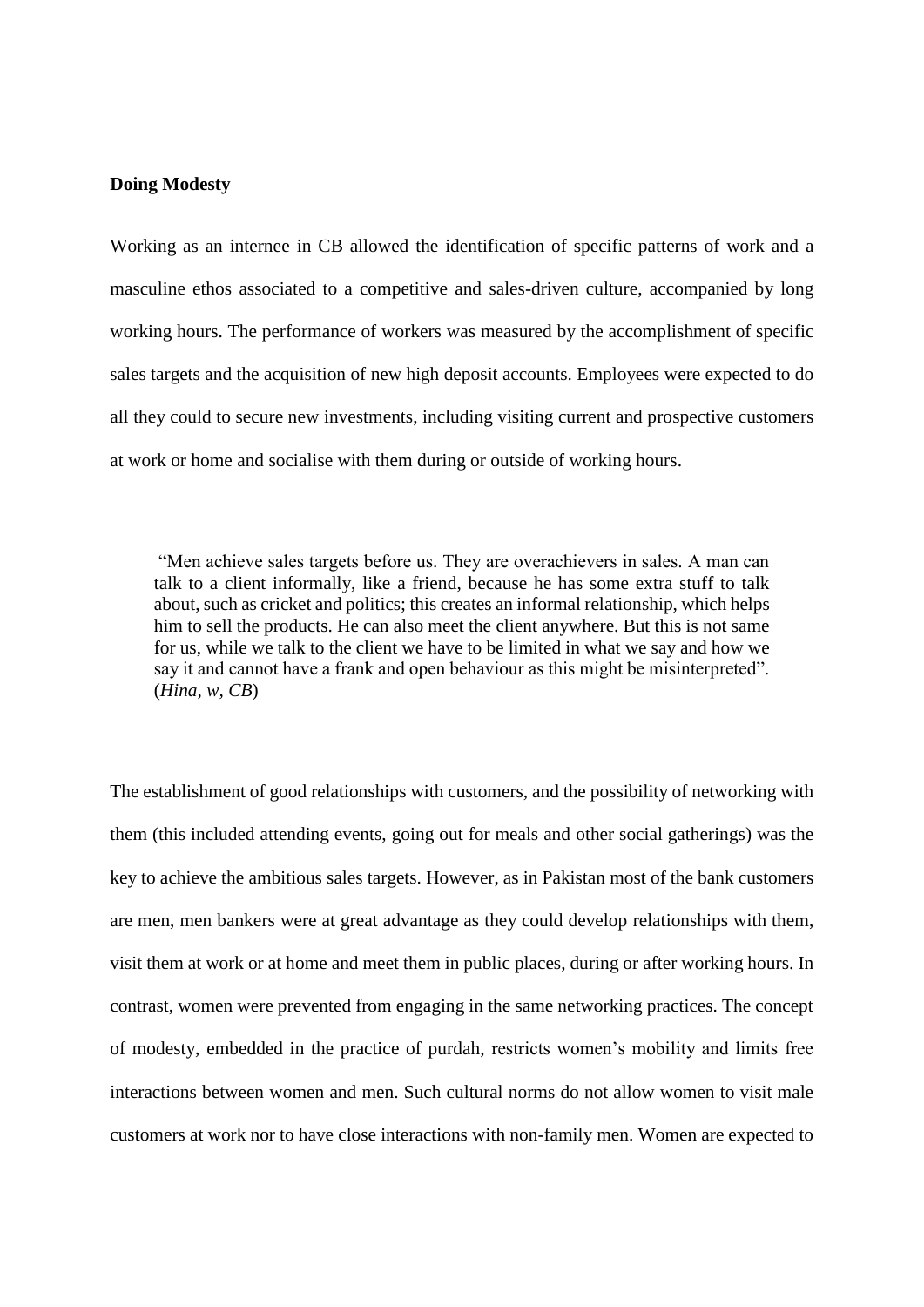safeguard their selves; engaging in relationships (not necessarily intimate) with men could compromise not only their own but also their family's honour, good reputation and pride.

I feel that the biggest challenge for women here is to maintain their reputation. People challenge your modesty in a second. They start making up stories about you as soon as you are talking to a male colleague about anything that it's not a work concern. For preserving your good reputation you have to maintain distance from men even if you have a friendship with them. This is the biggest challenge for a woman, that she works efficiently and maintains her reputation as well. (*Fieldwork conversation with Salma, w, CB*)

"Our male colleagues here treat us with respect and so they should. There are certain ethical norms for dealing with women … When a customer asks to meet somewhere that is not the bank, the manager does not allow me to do the visit on my own. He will send a man first, and only when the work can't be executed without my presence, then he would send a male colleague with me for my comfort and security". (*Maryam, w, CB*)

Maryam's position challenges any secular notion of gender equality, as she recognises social differences between women and men. However, in denying the possibility for equality she implies that there can be gender justice for women, when appropriate organisational practices are put in place. Social discourses of modesty, honesty and respect are entwined with patriarchal conceptualisations of the idealised Islamic femininity, but also to specific narratives of (hetero)sexuality according to which men have a natural urge to engage in sexual behaviours and it is the woman's duty to regulate sexual expressions in social situations. The view that women should monitor their and others' demeanour to protect themselves from men's predatory behaviours is not at all dissimilar from Western narratives of female sexuality (Hird & Jackson, 2001), however the logic emerged in this study renders the role of the gatekeepers of morality particularly complex. Within this patriarchal logic, it is the duty and responsibility of the woman to maintain her modesty and to control men's sexual behaviour; men within her family or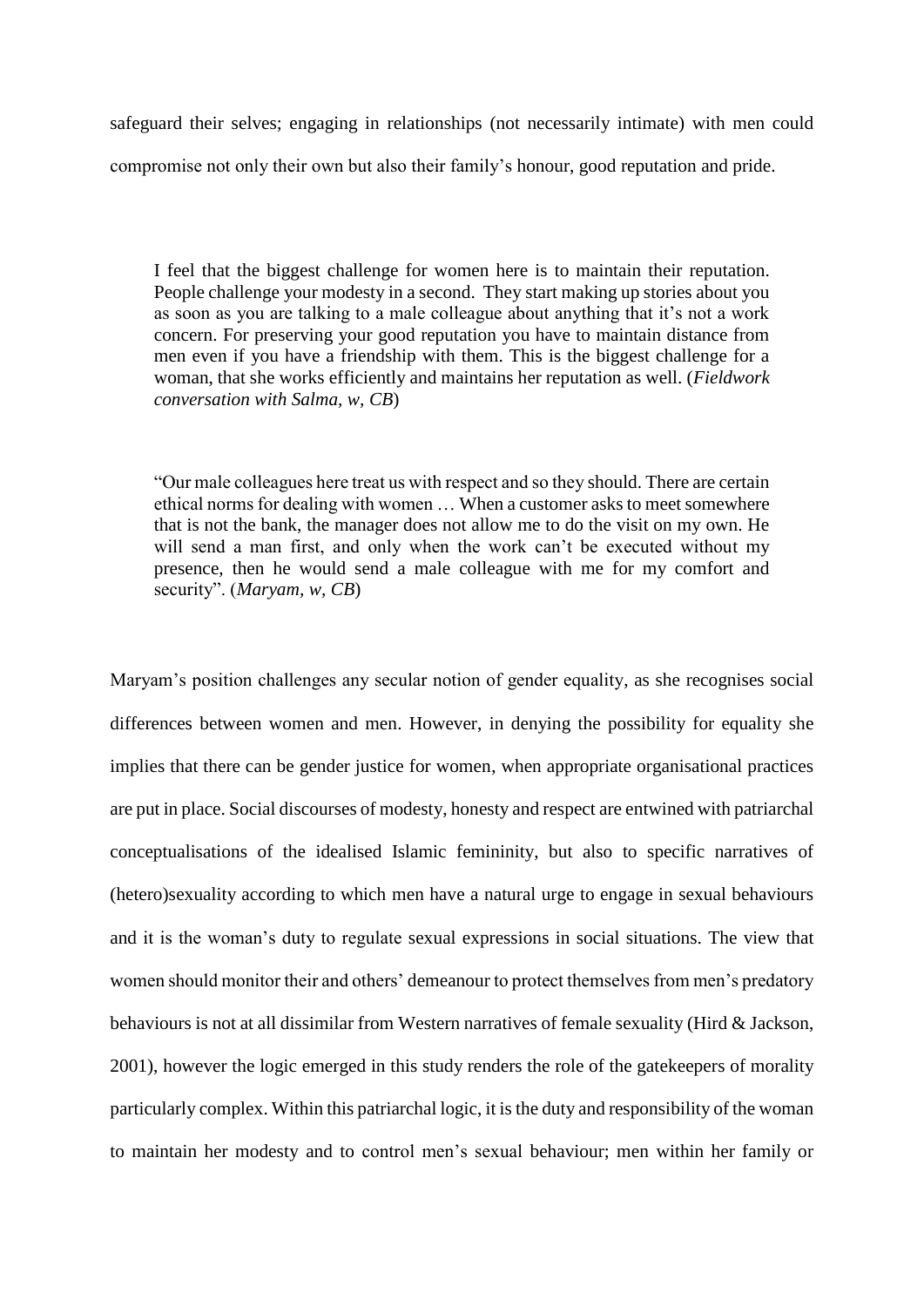workplace are also guardians of her modesty and must support her in this attempt to 'desexualise' public interactions. Therefore, the manager (man?) must find solutions to avoid private meetings between female bankers and male customers, and a male family member should chaperone women to and from work, whenever possible.

As a woman you need to move securely and be very careful in how you come to work. I cover myself properly with a dark chador [a head-to-toe robe]. I remove it when I come to the bank because I know the atmosphere here and I can easily walk with a dupatta around my neck (*Fieldwork conversation with Hina, w, CB*)

Across both banks there were some crucial differences that impacted on women's work. In IB women were segregated to non-customer facing positions, social interaction between them took place mainly during the lunch hour and the occasional break, as they generally spent their time at their desk. Interactions between women and men were strictly limited to work necessities. Career opportunities for women were limited and informal talks with them revealed that their orthodox constructions of modesty was more important to them than any career ambition or progression. Banking was seen as a good financial opportunity for women with higher degrees, and working at IB helped them to fulfil their religious values.

"In Islam, modesty is fundamental for every woman and being an Islamic bank, we follow this. In our banks, women are not allowed to work in front line roles. We have four personal banking officers, but they are all men. Even our receptionist is a man". *(Malik, m, IB)*

While at IB there were not internal rules preventing women from progressing to managerial roles, their segregation to 'back-office' departments made advancement almost impossible in practice. The strict observation of purdah precluded access to roles that involved interactions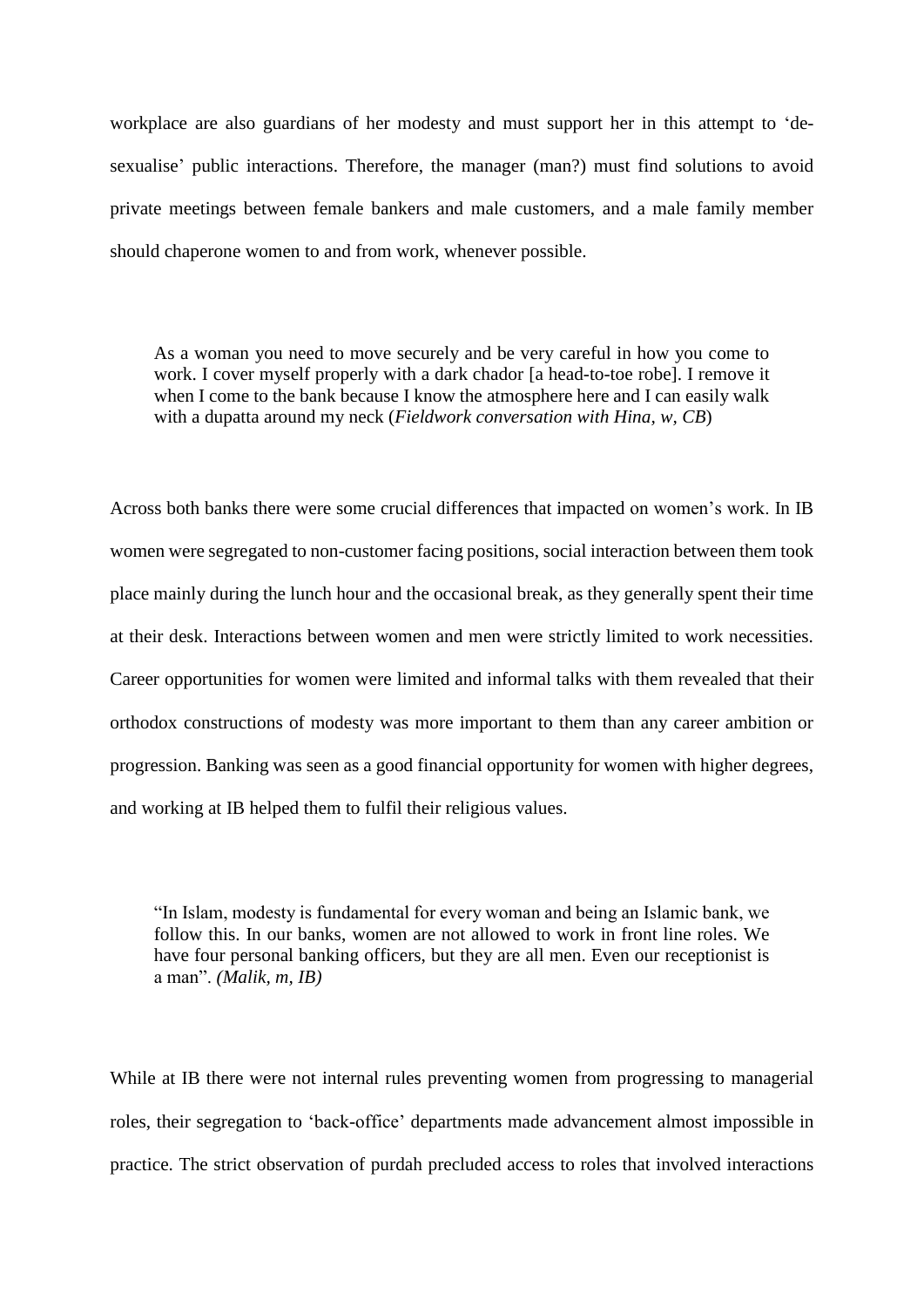with male customers and colleagues and the lack of experiences in such roles meant that they could not apply for senior positions.

"… we are not bankers, in fact we are clerks … We do not deal with the technical side, the revenue and profit generating side of banking" *(Mobeen, w, IB)*

*"*We are isolated. We don't know what's going on …. We miss a lot of things" *(Ayesha, w, IB)*

In CB there was an equal opportunity policy according to which men and women should be treated equally and were expected to 'freely' interact to accomplish their work in the most effective way. Meetings, field visits and training courses had to be attended by all employees, regardless of gender. Men and women were expected to demonstrate similar commitment to their work and often workload compelled them to travel home late in the evening. This posed problems for some of them as they felt exposed to the judgement of others. Respect and modesty are very fragile and working women, more than others, are constantly subject to scrutiny. While masculine work practices, such as long working hours, can make difficult for everyone to fulfil work and life commitments, in the case of Pakistani women such difficulties are further exacerbated by cultural norms associated with respect and reputation.

Social imperatives of motherhood and domesticity often appear to conflict with the practices of western-owned organisations (Nemoto, 2013; Ogden et al., 2006) and these tensions might affect Pakistani women to a greater extent than Western women. The consequences linked to the disregard of modesty norms can affect women's lives well beyond the walls of their organisations (Chaudhry & Priola, 2018). In an organisational culture where career and salary are directly affected by sale performance, women find themselves in a subordinate position to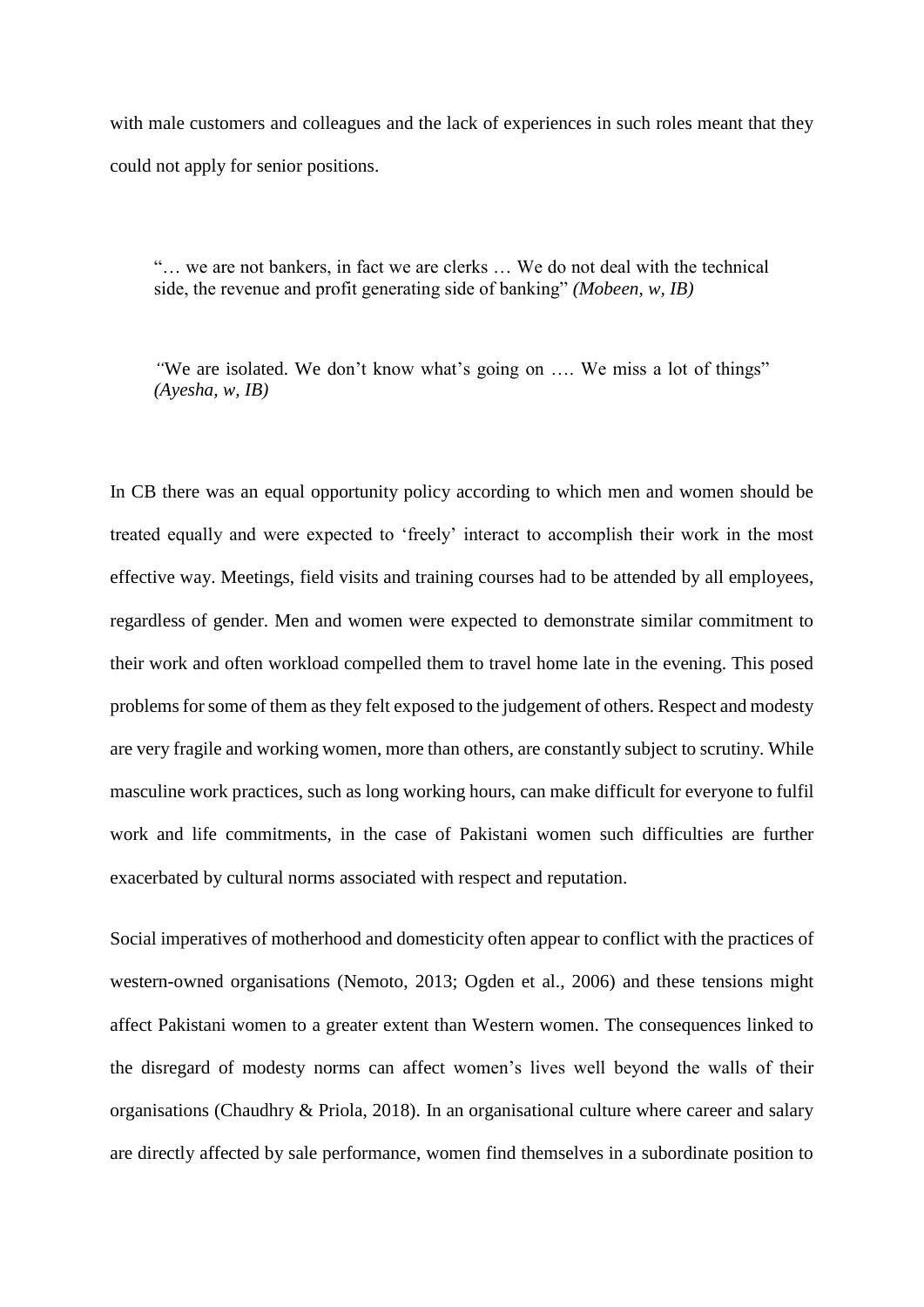men, with no clear possible alternative for change. During the fieldwork, however, it emerged that, rather than pulling out from customer facing positions, women at CB developed several strategies that allowed them to successfully engage with the competitive sale culture.

"While we can't visit clients …, it does not mean that we can't achieve the targets. We adopt different ways, for example we call customers and invite them to the branch to discuss their account over a cup of tea; we follow up existing clients and ask them to recommend us to their contacts. We provide good services to clients who are visiting the branch. For example, if a customer is queuing for a chequebook issue, I go and greet him and offer to solve his issue at my desk. I offer him a cup of tea and once I have addressed his issue, I propose him our products. To achieve the targets, we have to work hard while staying inside the branch". (*Ayesha, w, CB*)

Even though in Pakistan women are socialised to be modest and pious, at CB they are clearly expected to conform to masculine practices regarding performance and to show assertiveness. As the fieldwork progressed it also appeared evident that the women employed at CB felt privileged to work for a western organisation, which offered them career prospect and policies such as marriage and maternity leave, which are rarely available in private organisations. Working for a foreign bank was also associated with high social status and respect and represented a good career opportunity for highly educated women and men.

#### **The exploitation of sexuality and modest femininity**

During the first field visit at CB it appeared that the branch was dominated by women as the three customer service desks were occupied by women and one of the cash counters was also attended by a woman. However, as I spent time in the bank, I realised that the sales and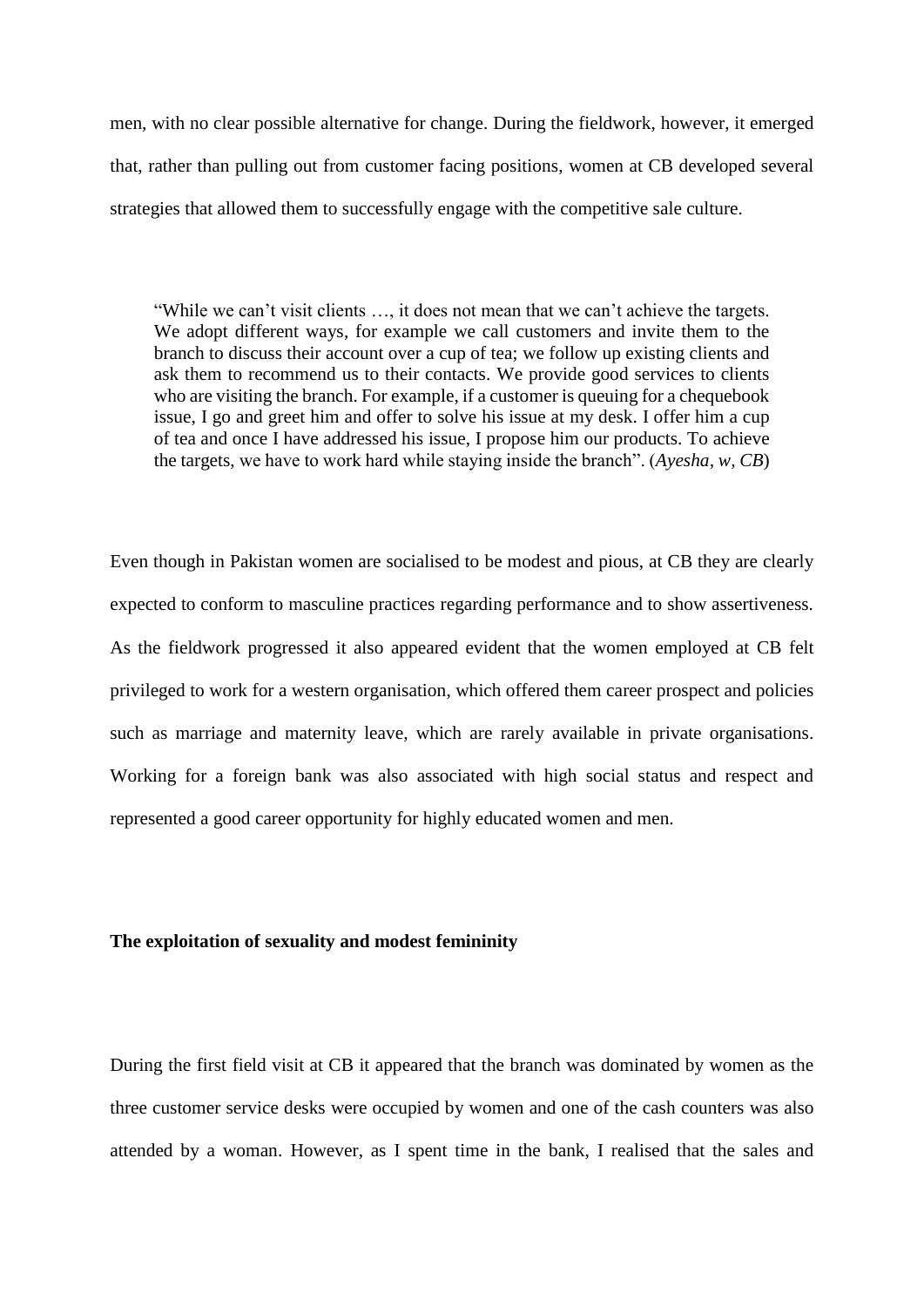operations departments were male dominated. Women, in fact, were mainly employed at the customer service desks and only one woman was an operation manager. In contrast, in IB all women worked in non-customer facing positions, in what were called the back offices, except for one teller who worked at the cash desk at certain times to serve women customers. As highlighted below, Islamic orthodox values are embedded in all practices at IB.

"The setup here provides us security. We work in the back offices and are not treated as a tool to generate business, as women in other banks are; they are often employed in those roles to allure male customers in. […] In terms of amount of work we do, there is no difference between men and women. They never assign me less work because I am a woman and also they expect me to process each case efficiently and with the same level of professionalism". *(Sadia, w, IB)*

The enforced gender segregation in place at IB facilitates the tacit communication of traditional Islamic values to customers and potential employees alike. It also allows women to differentiate themselves from other women working in foreign-owned banks who are perceived negatively for interacting with male customers. Gender equality is not valued at IB, instead equal work expectations ensure that gender justice is somehow observed. Orthodox Islamic dressing and purdah are important symbols of identification for the women working at IB. Rather than be perceived as tools of oppression, as they are considered by many western ideologies, these are seen as mechanisms that ensure the observance of religious beliefs and the 'de-sexualisation' of the female body. In informal discussions with the women employed at IB it emerged that Islamic orthodox practices allow them to feel liberated from the sexual objectification of women that they believe takes place in 'foreign' banks, where women are positioned in customer service roles to attract more male customers and increase the bank's profit. We feel, however, that it is the hegemonic gender regulation within IB and the national context that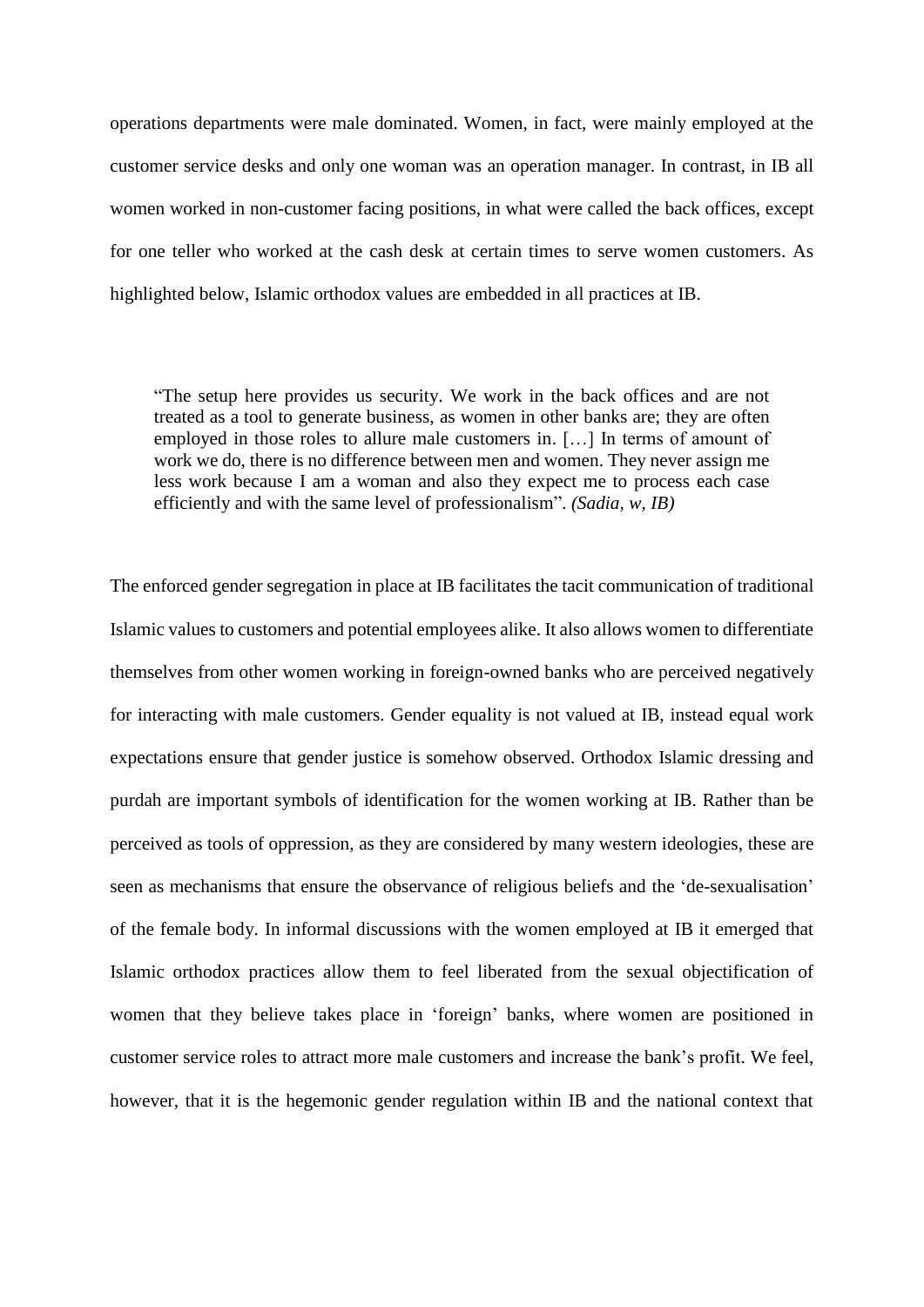sustain the acceptance of organisational practices that maintain women in marginalised positions (Benschop and Doorewaard, 2012).

During the field work at CB, I was eager to understand the specific reasons for the numerical dominance of women in customer service positions. In Pakistan most banks' customers are men and it became evident that a specific strategy was adopted by this bank: women employees were considered to have a positive impact on the behaviour of customers and contributed to generate extra sales for the bank. This was openly recognised by employees, both men and women, who felt that it allowed the reciprocal exchange of benefits.

"Women are mostly relationship officers and there is a concrete reason for this, because in any private organization the traffic of male customers is higher than that of female customers. Sometimes, customers can get nervous and can be impertinent, however in the presence of women they behave nicely and … calm down easily. … The presence of women has a positive impact on the business of a company. It is basic human psychology that people prefer to visit the branch that has more female staff. There is a branch in XX road, which is called 'the women branch', they are all women except the tellers, tea boys and cleaners …. The employees of this branch don't go anywhere searching for business, but it's one of the top branches in Lahore, the reason is because the majority of staff are women". (*Naveed, m, CB*)

Employees recognise that by placing women in front line customer service positions and expecting them to dress and behave attractively (CB has a dress code for women and men), CB exploits feminine sexuality, within the limits of what is socially appropriate. The literature on the sexualisation of customer service in the form of attractive bodies is well established (e.g. Filby, 1992; Warhurst & Nickson, 2009) and sexualisation practices are widely recognised in the service sector in the western world. Research has shown how several occupations, such as flight attendants (Tyler & Abbott, 1998), waitresses (Erickson, 2004) and consultants (Fleming, 2007) employ sexuality to the benefit of the person or organisation. The ethics of such practices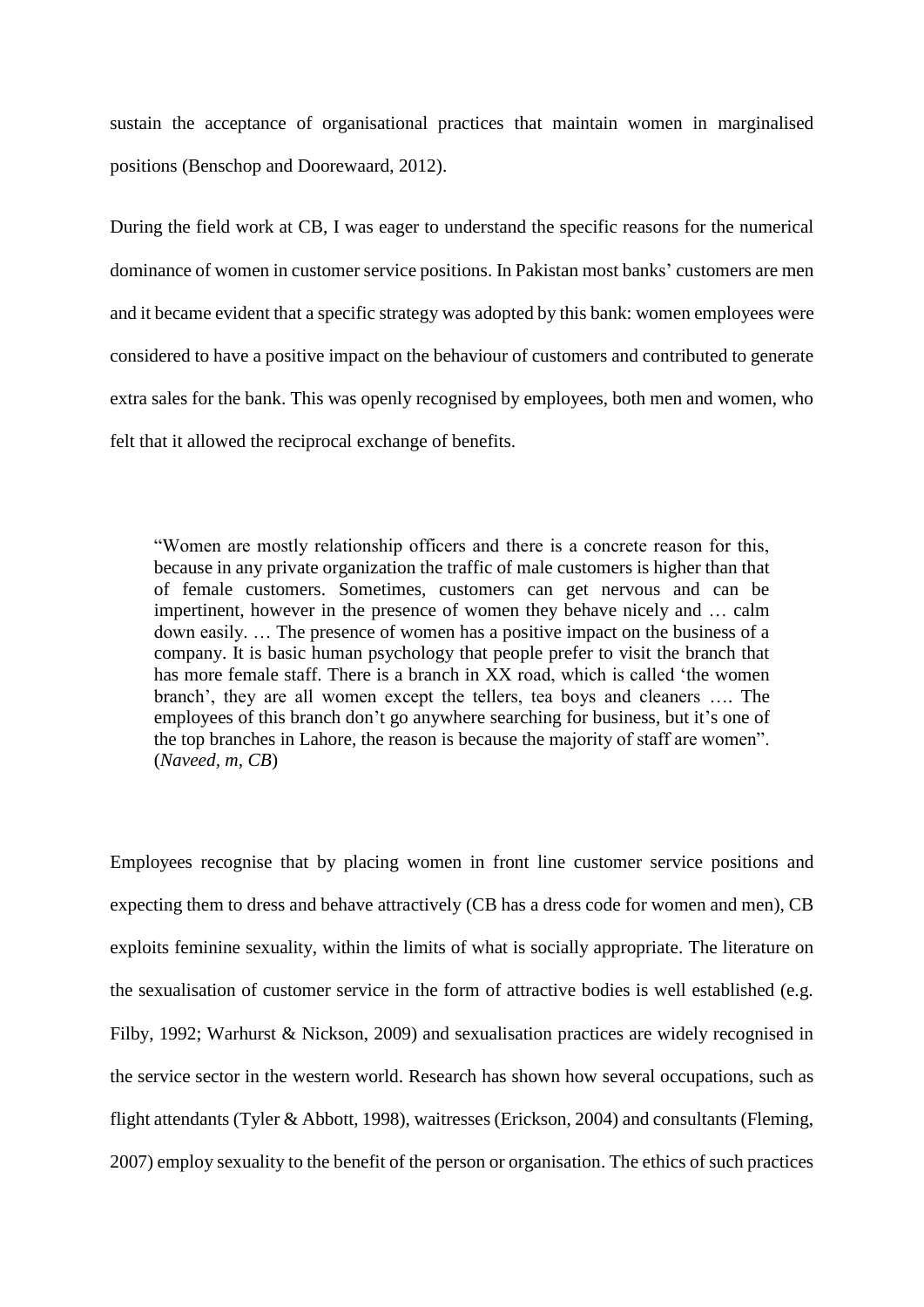is considered questionable, particularly because it is generally those sexual expressions and bodies that support managerial pursuits that are encouraged (Knights & Thanem, 2005), however, at CB women are conscious of this strategy and use it to their own advantage. For instance, Salma a 25 years old customer service officer, highlights the benefits that women can derive from working in western organisations:

"Banks prefer women at the customer service desk for increasing the inflow of customers, as more people will come to the bank if it is a woman who serves them. That's why banks prefer that a fresh face sits at the front desk, rather than a man with moustache … that is also why we are expected to be presentable. Your personality and dress sense matter a lot in a big organization and it's important for progression, along with multi-tasking skills"

"It is not only for my career but also for myself, this job gives you a confidence which as a graduate you don't have. The back-end jobs [no customers-facing] do not give you the type of grooming and the levels of confidence which this job has given me".

For these educated women, front line positions not only allow them to demonstrate high performance and achieve the sales targets (and the additional pay), but they also represent opportunities for self-development and social exchange. As Hina mentioned during an informal conversation: '*Your personality is polished by working; practical work teaches you more than academic knowledge. Here I have the freedom to socialize and it gives me financial independence*'. Similarly, Maryam reported:

<sup>&</sup>quot;This is quality time and I get to interact with people from all walks of life. I know how the community and the commercial sector function. Also, I don't depend upon others for my financial needs, I don't rely on my family support. I prefer to earn my own and I see myself as a smart, refined person and a good communicator, also as result of doing this job".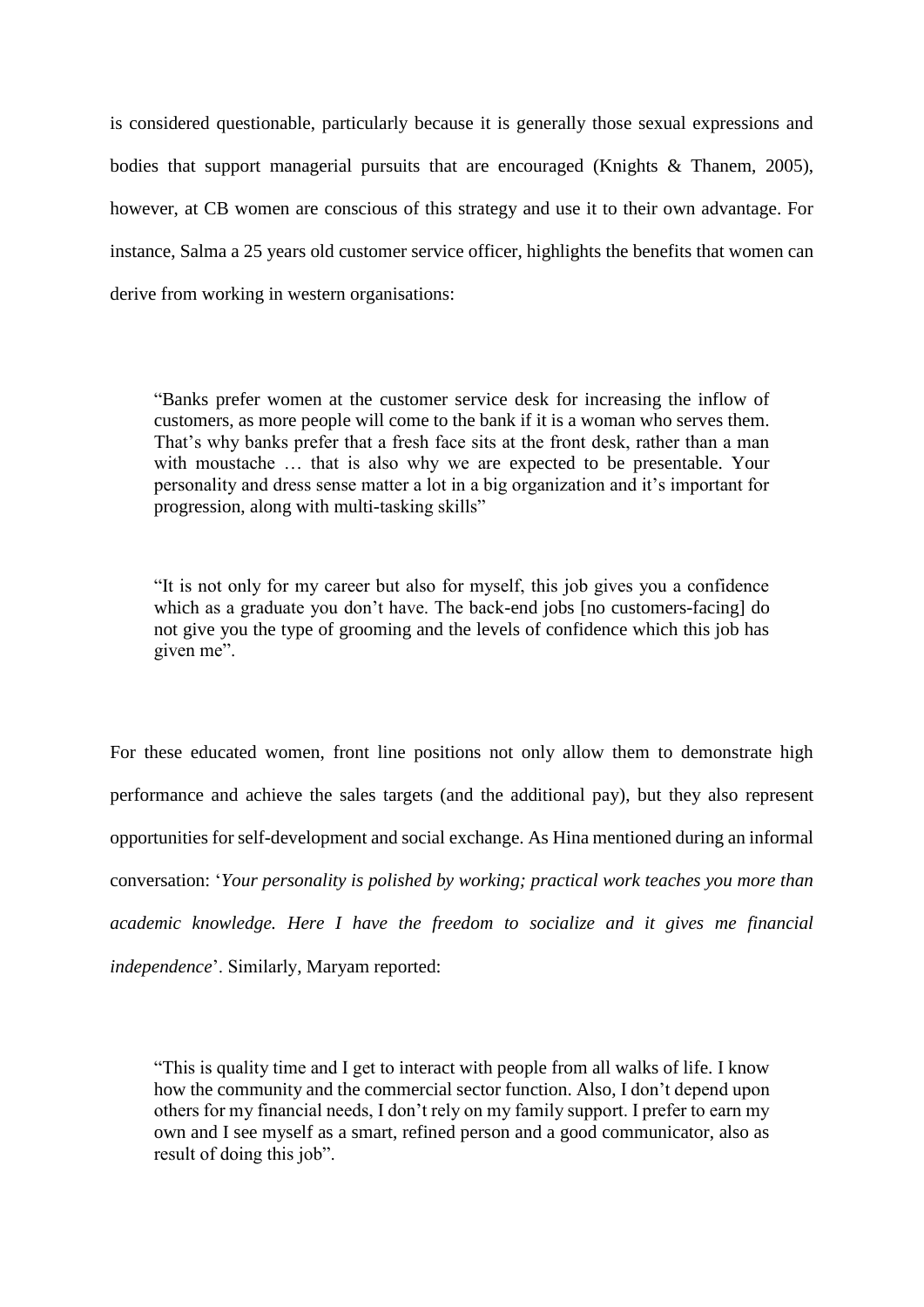In a society where gender relations are based on gender segregation, front line service jobs have significant impact on women's lives. This goes beyond financial independence and touches upon one's sense of self-worth, fulfilment as well as one's sense of belonging to a community and wider society. While the banks exploit women sexuality and attractiveness to pursue business objectives, women themselves take advantage of what these positions can offer not only in terms of opportunities for career progression, but also for enhancing their confidence and improving their cultural capital. In a social context where women's interactions are highly policed and where women are often prevented from accessing economic and social opportunities, gender equality is replaced by gender justice, intended as the economic and social liberalisation of women (as different from men) within the respect of Islamic teachings. The different treatment of women is, therefore, perceived as (somehow?) 'fair' and 'just', albeit unequal.

#### **Discussion and conclusions**

This article makes important contributions to debates concerning gender equality and sexuality in organisations. In relation to gender equality, it challenges conceptualisations of gender and women rights widely intended in the global north as the right to "make the most of their lives and talents" regardless of "where, what or whom they were born, what they believe, or whether they have a disability" (Equality and Human Right commission -UK-, 2017). We scrutinised western conceptualisations of gender equality through the lens of women's experiences of 'religiously motivated patriarchal norms' to show how rigid definitions, developed in the global north, cannot necessarily be sustained to support women rights in different cultural contexts. In analysing two different Pakistani organisations, this study contributes to (Islamic) feminist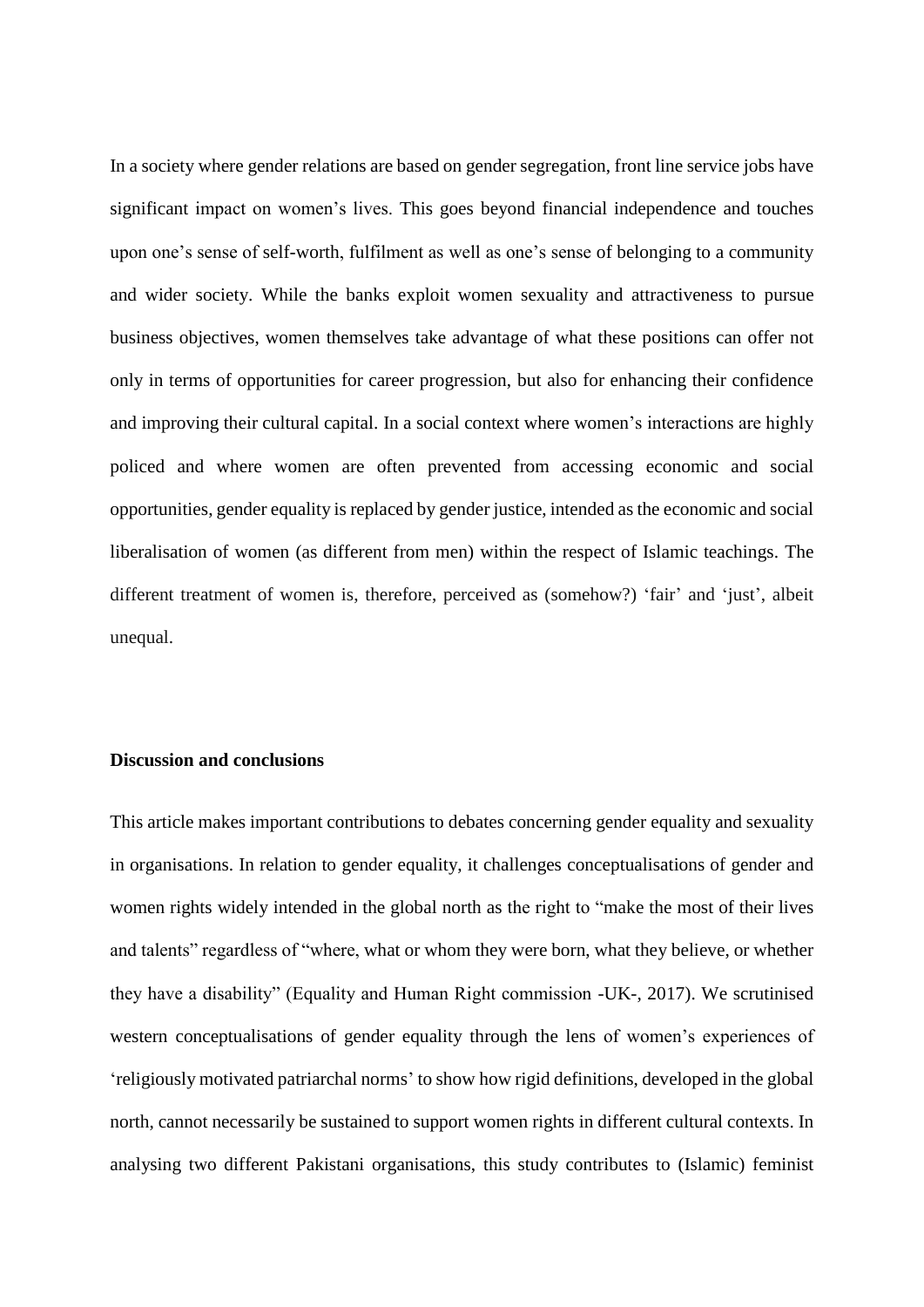theories by offering a more complex and nuanced conceptualisation of gender equality, which encompasses a wider political commitment to deconstruct inequalities, patriarchy and gendered discourses of men's superiority and authority. While Islamic feminism represents a way for speaking about the rights of Muslim women and the gendered nature of practices within the boundaries of the faith (Coleman, 2010), our findings offer a complex picture of women experiences of inequalities and warn against the adoption of gender justice, in place of gender equality.

The variety of context-specific gendered experiences produce different challenges for achieving gender equality in Pakistani workplaces, though we advocate the cautionary use of terms such as 'equity' and 'justice', often used in place of gender equality. It can be argued, in fact, that these terms might imply a subjective judgement of what exactly 'equivalent' and 'just' mean and support an essentialist construction of gender differences. In questioning the standard by which the achievement of gender justice is to be judged, Dehban (2017, p.1), for example, argues that the 'natural' difference between men and women in relation to motherhood is often used by policy-makers in Islamic countries to "push women back to the private sphere of the house and restrict their presence in the public sphere under the explanation and realization of gender justice". The acceptance of essentialist differences between women and men was evident in both banks as women policed each other and critiqued other women (in IB) or reproduced the exploitative service culture of their organisation (in CB). The challenge of sociocultural 'traditions', that are generally reproduced as religious predicaments within Islam demands involvement with the orthodox traditions to historicise the (re)interpretation of theological arguments of male supremacy, guardianship and female and male sexual body.

It is the specific reference to the sexual body that we feel is the missing element of analysis within much of the Islamic feminist literature. Our study shows how organisational attempts to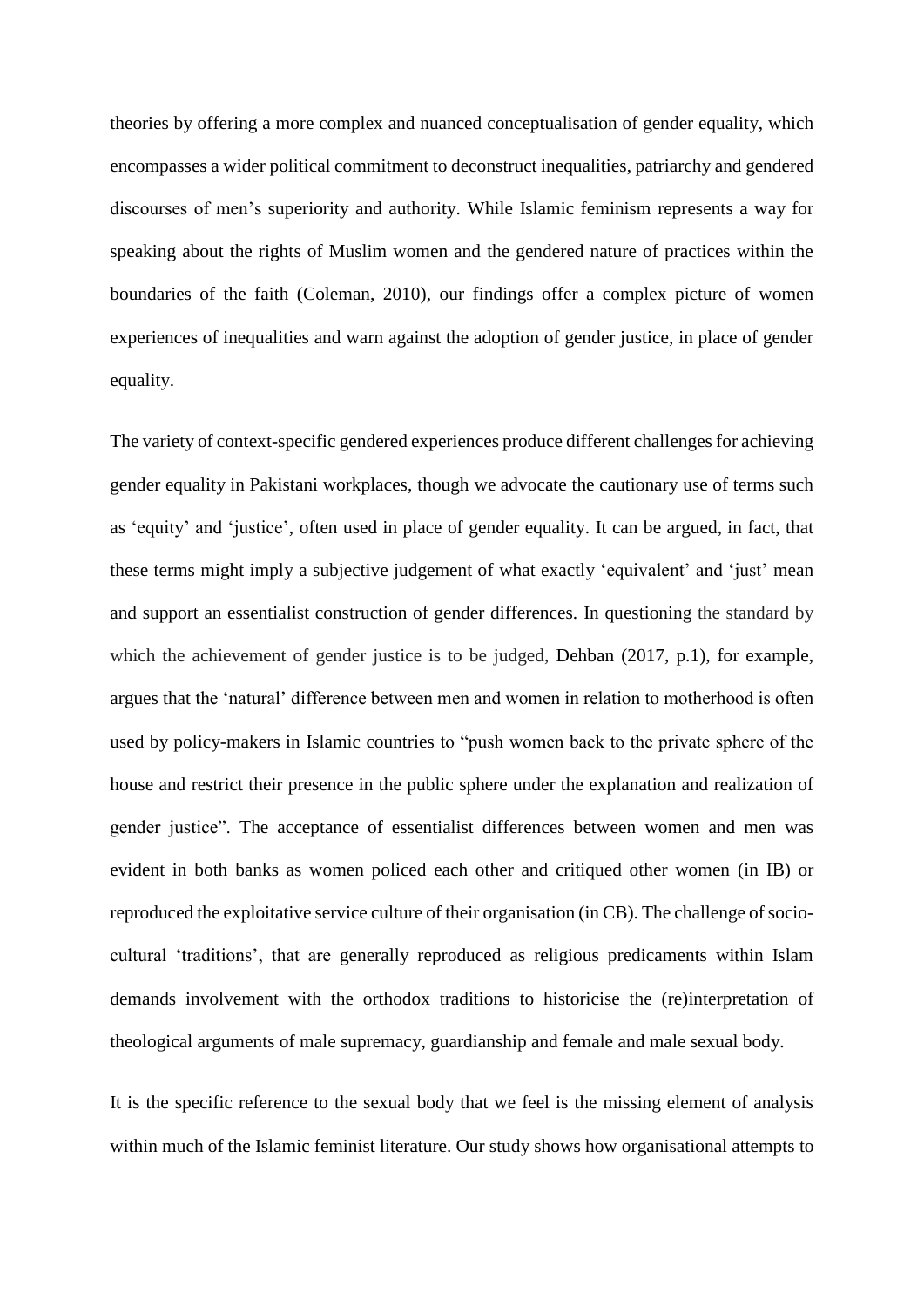desexualise the workplace remain vain. Similarly to what highlighted by western-based research (e.g. Burrell, 1984; Hearn & Parking, 1995; Pringle, 1989; Priola et al, 2014, 2018; Sullivan, 2014), sexuality is pervasive in organisations and is embedded in work activities through dressing, language and non-verbal behaviours (Arthur, 1999). This study shows how organisational and cultural norms give meaning to the body and the manifestations of (de)sexualised interactions. As highlighted by several scholars (e.g. Burrell, 1984; Hearn et al., 1989; Fleming, 2007) the dynamics of sexuality, power, control and resistance are made visible within attempts to desexualise organisations and this was evident, with different dynamics, in both banks. The gender implications of sexuality in the workplace are revealed in the common, and generally accepted perceptions across most societies, that women must be modest, avoiding overly sexualised behaviours, while still maintaining their feminine sex appeal (Bartky, 1988). While sexuality cannot be eradicated from the workplace, it is thus controlled and differently regulated to meet organisational and social expectations about what is encouraged and acceptable (Brewis et al., 2014). In this sense organisational sexuality takes on an important political significance because organisational processes converge to reproduce a cultural system that, in relation to sexuality, mostly reflect the gendered systems within societies.

The practices observed at CB revealed sexual processes similar to those observed in many western service organisations, however they appeared strikingly different from the gender practices observed at IB. We revealed how the two banks are the sites of different practices of sexuality and gender (re)production. The gender-subtext and the distribution of positions exposed the influences of the banks' ownership, institutional and patriarchal norms, organisational financial objectives and the social needs of the new generation of educated women and men. Structural, cultural and identity processes, clearly interplay with social and organisational power structures and with dynamics of accommodation and resistance by women (and men) (Benshop and Doorewaard, 2012).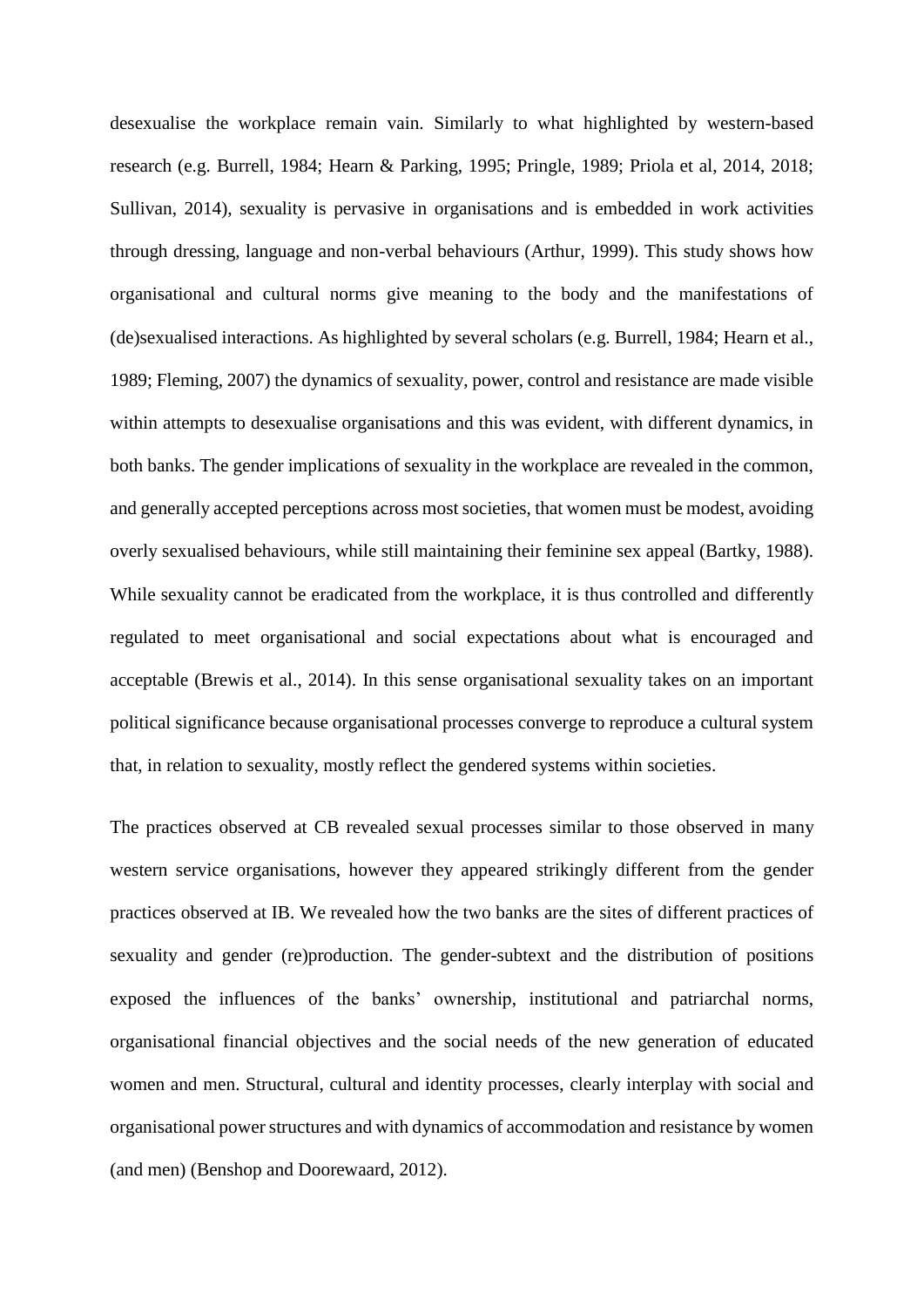In CB the patterns of work interaction and socialization are neither based on the western practices of the banks' head offices, nor are they based on orthodox patterns of segregation, as found in IB. The formal discourse of gender equality present in the bank's policies, allows women access (at least formally) to all positions and functions of the organisation, though women are more numerous in customer service positions, which fulfils economic (bank's) and social (women's) objectives. In reproducing work practices which might appear in contradiction with the institution of purdah, all workers, including male colleagues and managers, corroborate to ensure that the modesty and respect of women is maintained within the bank premises, but leave intact the dominant masculine orthodoxy. In CB women reproduce particular femininities aimed at creating economic capital for the bank and social capital for themselves. Conversely, in IB, women follow orthodox practices aimed at 'protecting' (segregate?) women while reinforcing the sexual hierarchy of society. Here the gendered ideal worker (Acker, 1992) is not simply masculine but it has to have a male body; paradoxically inequality is masqueraded as 'fair' work. In both banks the interrelations between gender, sexuality, patriarchy and organisation create a complex arena which requires women to fulfil the expected (masculine) performance as bankers, while attempting to conform to the (feminine) values and behaviours imposed by cultural norms.

In such complex system of reciprocal exploitation, women workers negotiate their modesty and respectable femininity by confronting the conflicting expectations of the organisation and society in several manners. They keep distance from male colleagues, limiting the conversations as much as possible to work-related matters. They work 'efficiently' within the bank premises, take shorter breaks than their male colleagues and try to complete their work faster. They find alternative modes of being successful, and rather than seeking new customers outside the bank's premises, they consciously use their femininity to pursue financial opportunities when customers visit the branch. The social norms about respectable and modest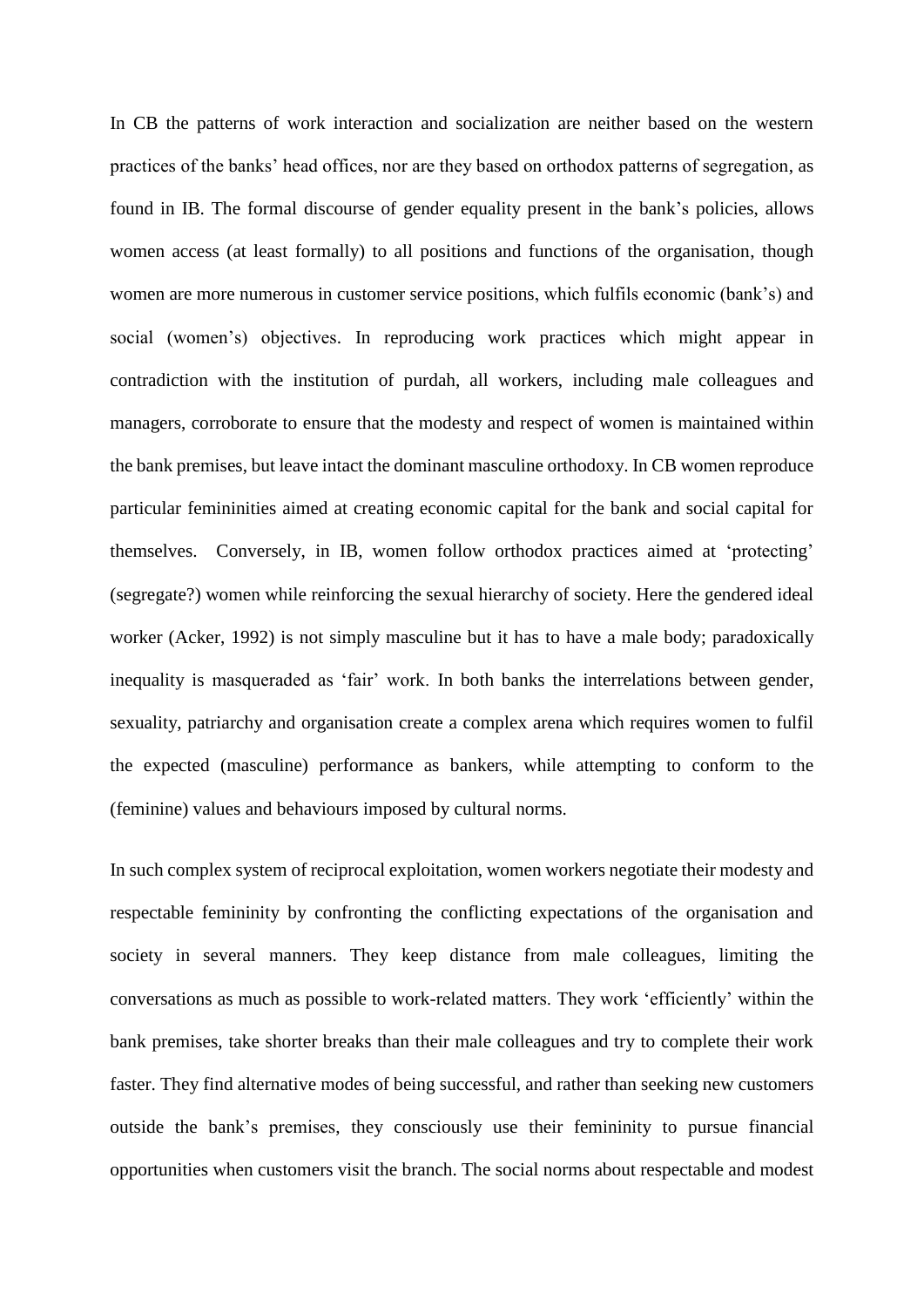femininity that are applied to dressing within the Pakistani society, are also negotiated 'differently' as women fulfil social imperative of modesty by wearing a head scarfs or a full body cover in the journey between home and work. The concept of Islamic modesty is, thus, reshaped within the workplace to fulfil organisational and personal needs.

From a western-centred perspective we may interpret CB's practices as objectification of women's sexualisation, while the structures at IB as oppressive to women. However, the complexities of the gender relations reported in the analysis highlights that such interpretations are too simplistic and that there is the need for an alternative social and political discussion of gender inequalities (and feminism) that moves away from the discursive emphasis on 'rational equality' that permeate gender and feminist research in the West. As highlighted by Islamic feminism, the complex and often contradictory ways in which equity, justice and gender rights are conceived in the Islamic tradition requires an engagement with the socio-cultural-religious rationales from which Islamic traditions emerged. The construction of Islamic women as uniform and oppressed produces a homogeneous group that does not reflect the inherent variety of each woman's lived experiences and hides the specificities of the work (and social) contexts within which they belong.

The study evidenced current challenges for defining and achieving gender equality in Muslims contexts and calls for a critique to those approaches that mimic the 'equal opportunities' policies of western governments and organisations. We argue that any attempt to introduce gender equality in Pakistani workplaces should be integrated within wider social and cultural changes aimed at deconstructing patriarchy and gendered discourses of modesty and men's superiority.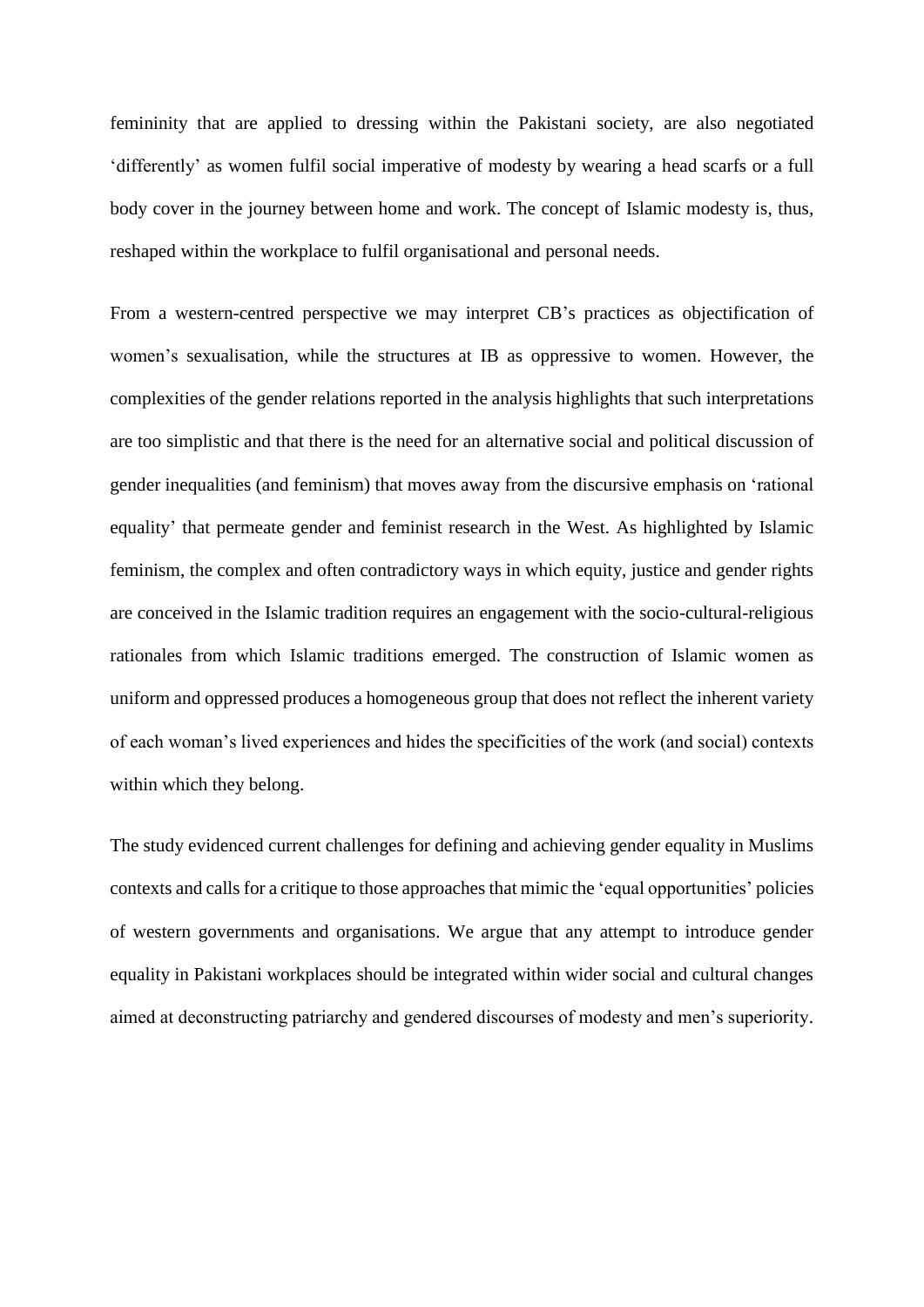#### **References**

- Abdul Rahman, A. N. (2007). 'Changing Roles, Unchanging Perceptions and Institutions: Traditionalism and its Impact on Women and Globalization in Muslim Societies in Asia', *The Muslim World*, **97**, pp.479-507.
- Acker, J. (1998). 'The Future of 'Gender and Organizations': Connections and Boundaries', *Gender, Work and Organization*, **5** , pp. 195-206.
- Acker, J. (2006). 'The gender regime of Swedish banks', *Scandinavian Journal of Management*, **22**, pp.195-209.
- Acker, J. (2012). 'Gendered organizations and intersectionality: problems and possibilities', *Equality, Diversity and Inclusion: An International Journal*, **31**, pp. 214-224.
- Ahmed, L. (1992). Women and Gender in Islam: Historical Roots of a Modern Debate. New Haven: Yale University Press.
- Ainsworth, S., A. Batty, and R. Burchielli (2014). 'Women Constructing Masculinity in Voluntary Firefighting', *Gender, Work and Organization*, **21**, pp. 37-56.
- Al-Hibri, A. (1997). 'Islam, Law and Custom: Redefining Muslim Women's Right', *American Journal of International Law and Policy*, **12**, pp. 306.
- Al-Hibri, A. (2003). 'An Islamic perspective on domestic violence', *Fordham International Law Journal*, **27**, pp. 195-224.
- Ali, K. (2006). Sexual Ethics and Islam: Few reflections on Qu'ran, Hadith and jurisprudence. Oxford: Oneworld publications.
- Ali, F. (2013). 'A multi-level perspective on equal employment opportunity for women in Pakistan', *Equality, Diversity and Inclusion: An International Journal*, **32**, pp. 289- 309.
- Ali, F. and A. Knox (2008). 'Pakistan's commitment to equal employment opportunity for women: A toothless tiger?', *International Journal of Employment Studies*, **16**, pp. 39- 58.
- Al-Lamky, A. (2007). 'Feminizing leadership in Arab societies: the perspectives of Omani female leaders', *Women In Management Review*, **22**, pp. 49-67.
- Alexander, A. C. and C.Welzel (2011). 'Islam and patriarchy: how robust is Muslim support for patriarchal values?', *International Review of Sociology*, **21**, pp. 249-276.
- Alvesson, M. and D. Karreman (2000). 'Varieties of Discourse: On the Study of Organizations through Discourse Analysis', *Human Relations*, **53**, pp. 1125-1149.
- Aydin, A. (2013). 'The Image of Veil in Leila Ahmed's Women and Gender in Islam', *Journal of History Culture and Art Research*, **2**, pp.88-94.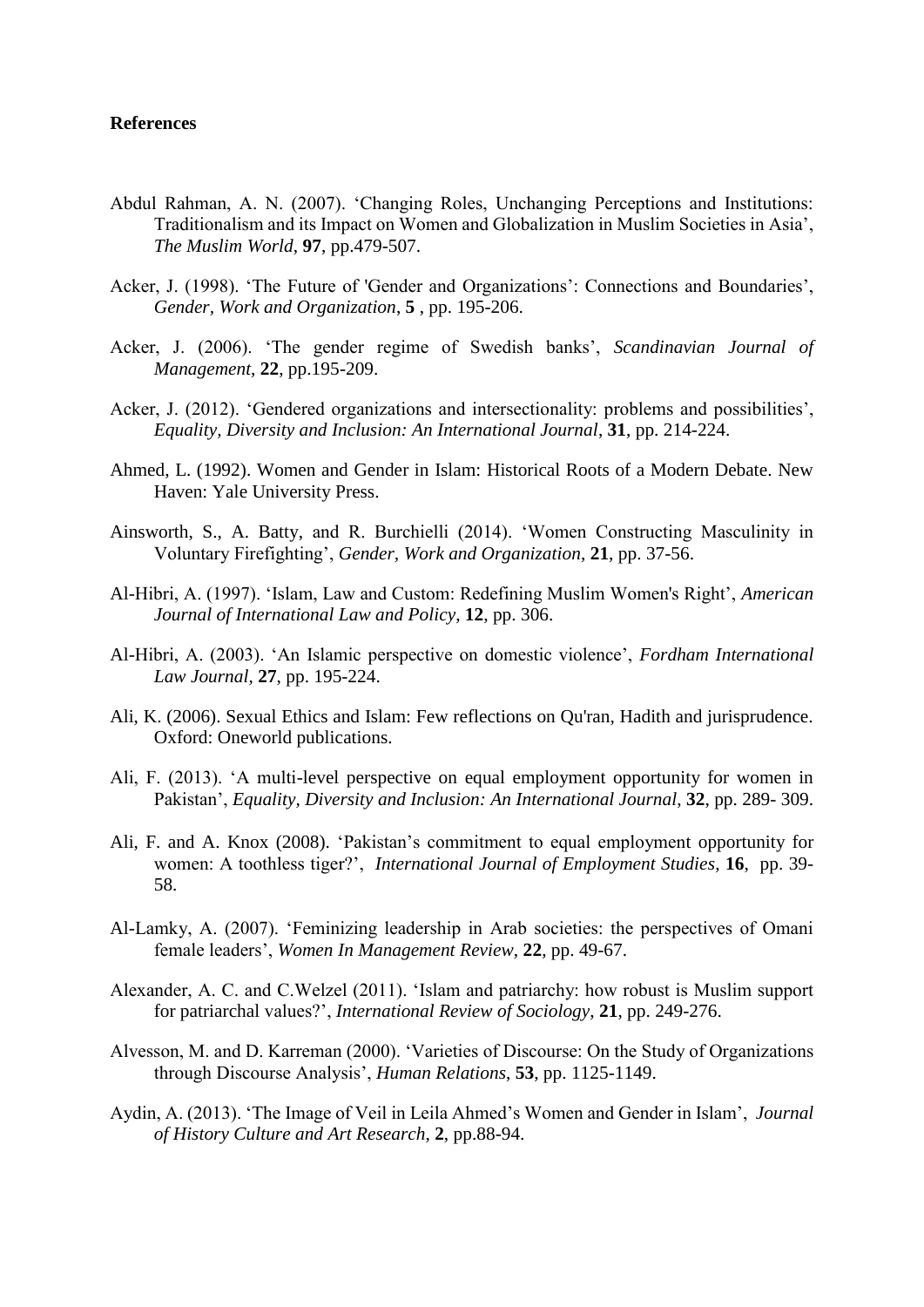- Arthur, B. L. (1999). 'Introduction: Dress and the social control of the body'. In B.L. Arthur (eds), Religion, dress and the body, pp. 1-7. Oxford: Berg.
- Barlas, A. (2001). 'Muslim women and sexual oppression: Reading liberation from the Quran', *Macalester international*, **10**, pp.117-46.
- Barlas, A. (2002). Believing Women's in Islam: Unreading Patriarchal Interpretations of the Quran. Austin, TX: University of Texas Press.
- Bartkowski, J. P. and G. J. Read (2003). 'Veiled Submission: Gender, Power, and Identity Among Evangelical and Muslim Women in the United States', *Qualitative Sociology*, **26**, pp. 71-92.
- Bartky, S.L. (1988). 'Foucault, Femininity and the Modernization of Patriarchal Power'. In I. Diamond and L. Quinby (eds), Feminism and Foucault, pp.61-86. Boston, MA: Northeastern University Press.
- Bayanpourtehrani, G. and K. Sylwester (2013). 'Female Labour Force Participation and Religion: A Cross-Country Analysis', *Bulletin of Economic Research*, **65**, pp.107-133.

Benschop, Y. and J.A.C.M. Doorewaard, (2012) Gender subtext revisited. *Equality, Diversity and Inclusion: An International Journal* 31(3), pp.225-235

- Binzel,C. and J.Carvalho (2017). 'Education, Social Mobility and Religious Movements: The Islamic Revival in Egypt', *The Economic Journal*, **127**, pp. 2553–2580.
- Branisa, B., S. Klasen and M. Ziegler (2013). 'Gender Inequality in Social Institutions and Gendered Development Outcomes', *World Development*, **45**, pp. 252-268.
- Brannan, M. and V. Priola (2012). 'Girls Who Do Boys Like They're Girls'? Exploring the role of gender in the Junior management of contemporary service work', *Gender, Work & Organization*, **19**, pp. 119–141.
- Brewis J, Tyler M and Mills A (2014) Sexuality and organizational analysis 30 years on: editorial introduction. *Organization* 21(3): 305–311.
- Burrell, G. (1984). 'Sex and Organizational Analysis', *Organization Studies*, **5**, pp. 97–118.
- Carvalho, J. (2013). 'Veiling', *Quarterly Journal of Economics*, **128**, pp. 337-370*.*
- Charles, N. (2014). 'Doing Gender, Practising Politics: Workplace Cultures in Local and Devolved Government', *Gender, Work & Organization*, **21**, pp. 368-380.
- Chaudhry, S. and V. Priola (2018). 'Veiling Careers: Comparing gendered work in Islamic and Foreign Banks in Pakistan'. In A. Broadbridge and S. Fielden (eds), Impact of Diversity on Career: New Horizons in Management, pp.375-390. Cheltenham: Edward Elgar Publishing Ltd.
- Critelli, M. F. (2010). 'Beyond the veil in Pakistan', *Journal of Women and Social Work*, **25**, pp. 236-249.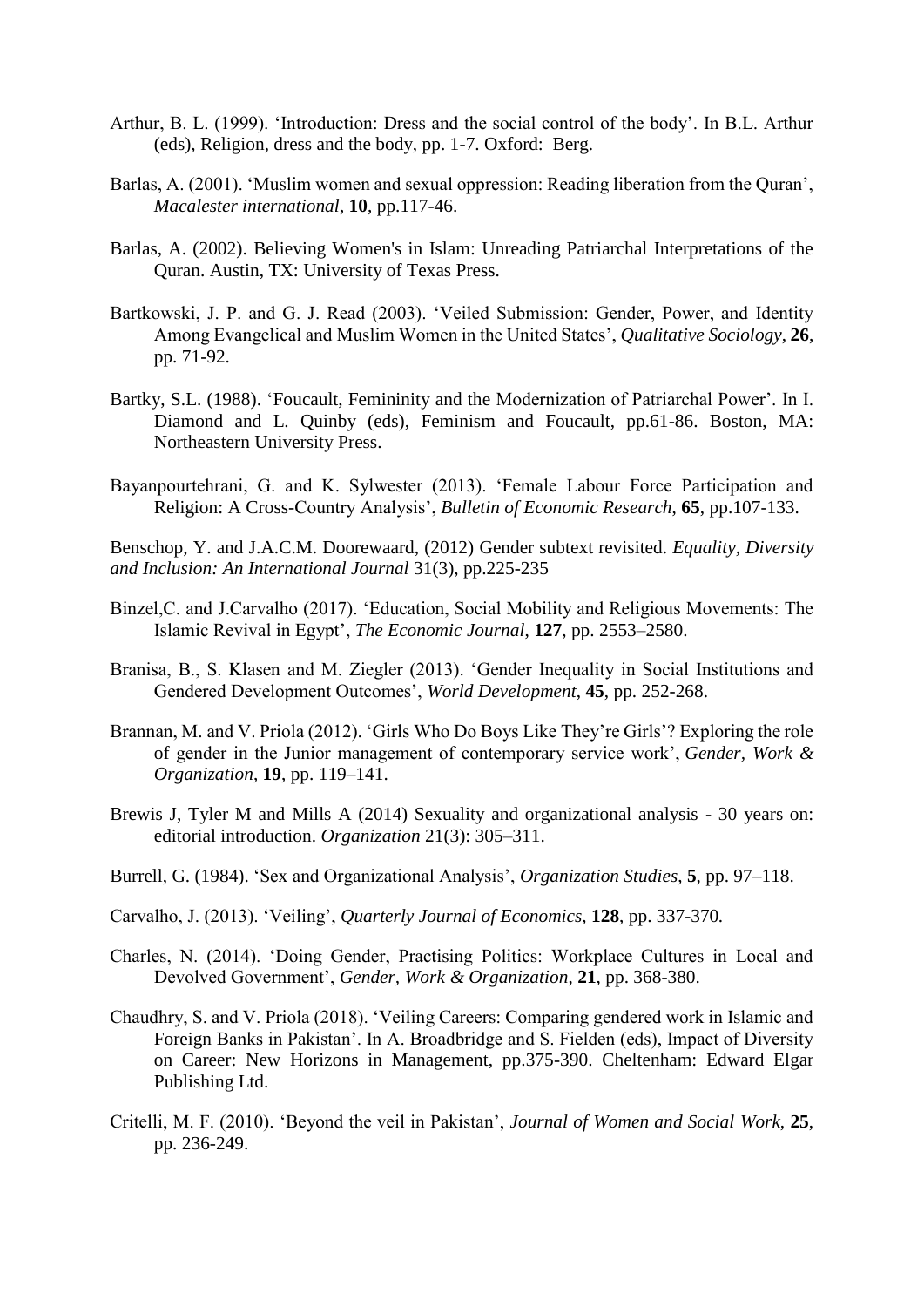- Dehban, S. (2017). Gender Justice: Equality vs Difference. Available at <https://en.radiozamaneh.com/28475/>(accessed in June 2019)
- Deif, F. (2004). 'Divorced from Justice: Women's Unequal Access to Divorce in Egyp', *Report* **16**, No 8(E), December 1. New York: Human Rights Watch.
- Equality and Human Rights Commission (2017) Understanding Equality. Available at: [https://www.equalityhumanrights.com/en/secondary-education-resources/useful](https://www.equalityhumanrights.com/en/secondary-education-resources/useful-information/understanding-equality)[information/understanding-equality](https://www.equalityhumanrights.com/en/secondary-education-resources/useful-information/understanding-equality) (accessed in October 2018
- Erickson, K. (2004). 'Bodies at Work: Performing Service in American Restaurants', *Space and Culture*, **7**, pp. 76–89.
- Filby, P. M. (1992). 'The Figures, the Personality and the Bums': Service Work and Sexuality', *Work, Employment and Society*, **6**, pp. 23–42.
- Fleming, P. (2007). 'Sexuality, Power and Resistance in the Workplace', *Organization Studies*, **28**, pp. 239–56.
- Gherardi, S. (1995). Gender, symbolism and organizational cultures: London: Sage.
- Gherardi, S. and B. Poggio (2001). 'Creating and recreating gender order in organizations', *Journal of World Business*, **36**, pp. 245-259.
- Ghumman, S. and A. M. Ryan, (2013). 'Not welcome here: Discrimination towards women who wear the Muslim headscarf', *Human Relations*, **66**, pp. 671-698.
- Grünenfelder, J. (2013). 'Negotiating gender relations: Muslim women and formal employment in Pakistan's rural development sector', *Gender, Work & Organization*, **20**, pp.599-615.
- Haghighat-Sordellini, E. (2009). 'Determinants of female labor force participation: a focus on Muslim countries', *International Review of Sociology*, **19**, pp. 103-125.
- Haghighat, E. (2005). 'Neopatriarchy, Islam and female labour force participation: A reconsideration', *International Journal of Sociology and Social Policy*, **25**, pp.84-105.
- Haghighat, E. (2014). 'Establishing the connection between demographic and economic factors, and gender status in the Middle East', *International Journal of Sociology and Social Policy,* **34**, pp. 455-484.
- Hamdan, A. (2006). 'Arab Women's Education and Gender Perceptions: An Insider Analysis', *Journal of international women's studies*, **8**, pp. 52-64.
- Hearn, J., D.L.Sheppar, P. Tancred-Sheriff and G. Burrell (1989). The Sexuality of Organization. London: Sage.
- Hearn, J. and W. Parkin (1995). Sex at Work: The Power and Paradox of Organisation Sexuality. Revised ed. New York: St. Martin's Press.
- Hird, M. J. and S. Jackson (2001). 'Where 'angels' and 'wusses' fear to tread: sexual coercion in adolescent dating relationships', *Journal of Sociology*, **37**, pp. 27–43.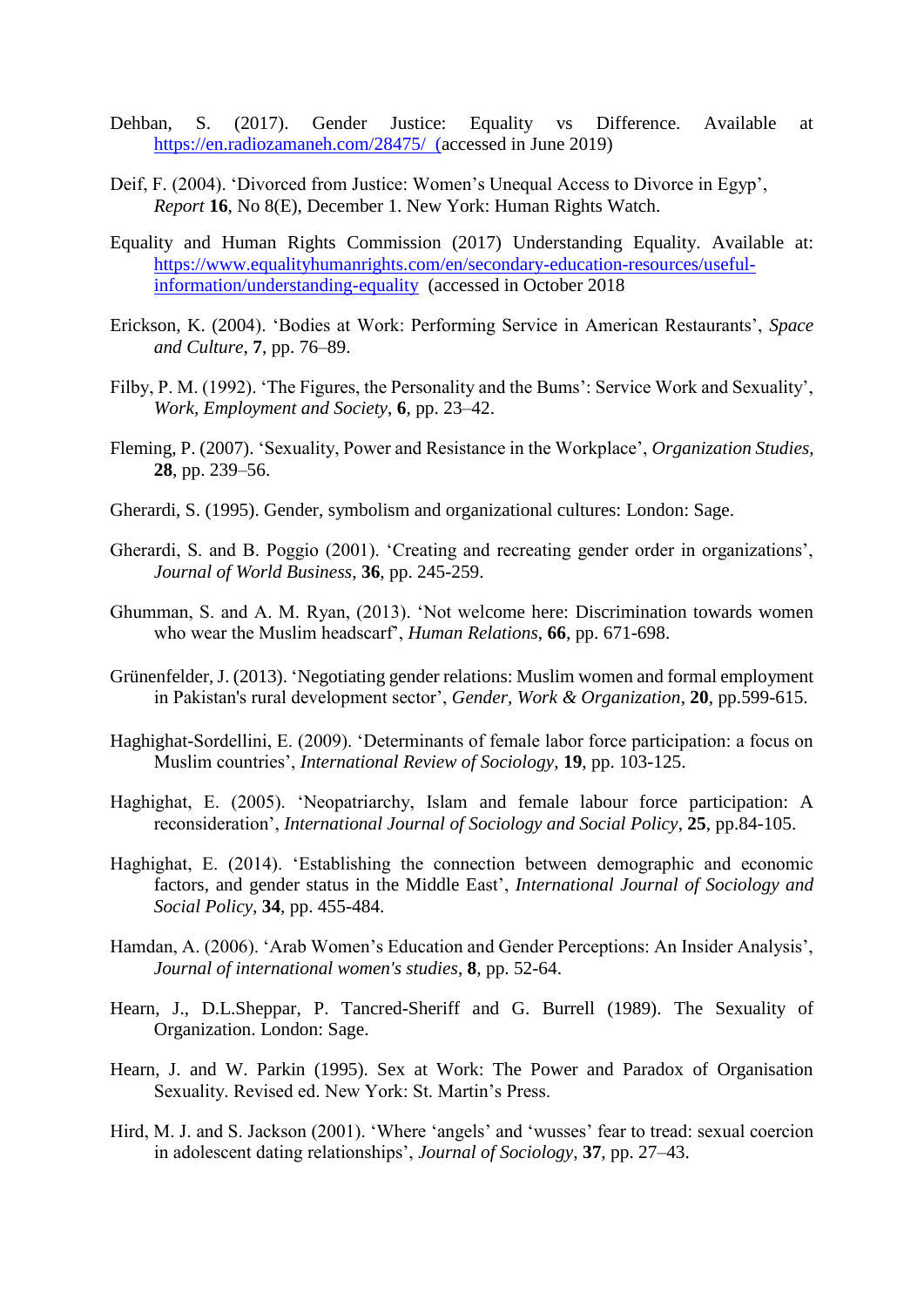- International Labour Organization (2015). The ILO in Pakistan. Islamabad, Pakistan: ILO Country Office for Pakistan. http://www.ilo.org/wcmsp5/groups/public/---asia/- --robangkok/---ilo-islamabad/documents/publication/wcms\_249908.pdf (accessed in February 2017).
- Kandiyoti, D. (1991). 'Islam and patriarchy: a comparision perspectives'. In N. Keddie and R.B. Baron (eds), Women in Middle Eastern history: Shifting boundaries in sex and gender, pp. 23-44. Yale University Press.
- Khan, A. (2007). 'Women and paid work in Pakistan: Pathways of women's empowerment', Scoping article for the South Asia Research programme. Karachi: Collective for Social Science Research.
- Knights, D. and T. Thanem (2005). 'Embodying emotional labour'. In B. Brandth, E. Kvande and D. Morgan (eds), Gender, Bodies and Work, pp. 31-41. Aldershot: Ashgate.
- Lazar M. (2005). 'Politicizing Gender in Discourse: Feminist Critical Discourse Analysis as Political Perspective and Praxis'. In M.Lazar (eds), Feminist Critical Discourse Analysis: Gender, Power and Ideology in Discourse, pp. 1-28. NewYork: Palgrave Macmillan.
- Masood, A. (2019). 'Doing gender, modesty: Conceptualizing workplace experieence of Pakistani women doctors', *Gender, Work and Organization*, **26,** pp.214-228.
- Martin, P. Y. (2003). '"Said and Done" Versus "Saying and Doing" Gendering Practices, Practicing Gender at Work', *Gender & Society*, **17**, pp. 342-366.
- Marmenout, K. (2009). 'Women-focused leadership development in the Middle East: Generating local knowledge', INSEAD Working Paper.
- Mernissi, F. (1991). Women and Islam: An historical and theological inquiry. Oxford: Blackwell.
- Metcalfe, B. D. (2006). 'Exploring cultural dimensions of gender and management in the Middle East', *Thunderbird International Business Review*, **48**, pp.93-107.
- Mirza, J. (1999). 'Accommodating purdah to the workplace: Gender relations in the office sector in Pakistan', *Pakistan Development Review*, **38**, pp.187–206.
- Moghadam, V. M. (2002). 'Citizenship; Civil Society and Women in the Arab Regin', AL-Raida, **XIX**. 97-98 Spring/Summer, pp.12-21.
- Moghadam, V. M. (2004). 'Patriarchy in transition: Women and the changing family in the Middle East', *Journal of Comparative Family Studies*, **35**, pp. 137-162.
- Mubarak, H. (2004). 'Breaking the Interpretive Monopoly: A Re-examination of Verse 4:34', *Hawwa: Journal of Women of the Middle East and Islamic World*, **2**, pp.261-89.
- Mullings, B. (1999). 'Insider or outsider, both or neither: Some dilemmas of interviewing in a cross-cultural setting', *Geoforum*, **30**, pp. 337-350.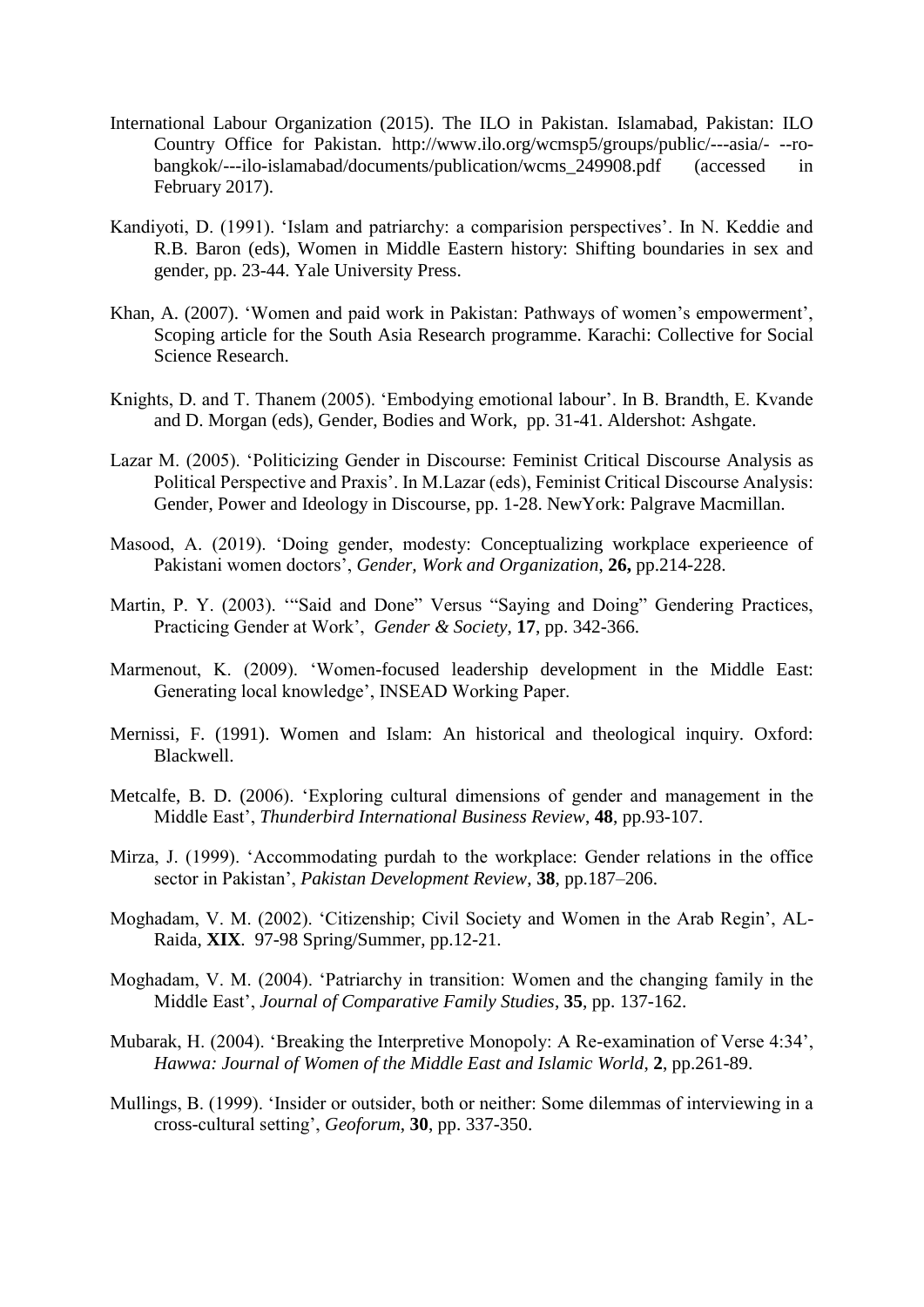- Nentwich, J. C. and E. K.Kelan (2014). 'Towards a Topology of 'Doing Gender': An Analysis of Empirical Research and Its Challenges', *Gender, Work & Organization*, **21**, pp.121- 134.
- Nemoto, K. (2013). 'Long working hours and the corporate gender divide in Japan', *Gender, Work & Organization*, **20**, pp. 512-527.
- Norris, P. and R. Inglehart, (2004). Sacred and secular: Religion and politics worldwide. Cambridge: Cambridge University Press.
- Ogden, S. M., D. McTavish and L.McKean (2006). 'Clearing the way for gender balance in the management of the UK financial services industry: Enablers and barriers', *Women in Management Review*, **21**, pp. 40-53.
- Oswick, C.(2012). 'Discourse analysis and discursive analyses'. In G. Symon and C.Cassell (eds), The Practice of Qualitative Organizational Research: Core Methods and Current Challenges, pp. 473–491. London: Sage.
- Pakistan Bureau of Statistics, (2014). Labour force survey 2012-13. Islamabad: Government of Pakistan, http://www.pbs.gov.pk/sites/default/files//Annual%20Report%20of%20LFS%202014 -15.pdf (accessed in February 2017).
- Pakistan Bureau of Statistics, (2014). Pakistan employment trends 2013.Islamabad: Government of Pakistan, http://www.pbs.gov.pk/sites/default/files//Annual%20Report%20of%20LFS%202014 -15.pdf (accessed in February 2017).
- Parsons, E. and V. Priola (2013). 'Agents for Change and Changed Agents. The Micro-Politics of Change and Feminism in the Academy', *Gender, Work and Organization*, **20**, pp. 580- 598.
- Pavlic, B., L. Ruprecht and S. Sam-Vargas (2000). 'Gender equality and equity: summary review of UNESCO's accomplishments since the Fourth World Conference on Women, (Beijing 1995)', Unit for the Promotion of the Status of Women and Gender Equality. <https://unesdoc.unesco.org/ark:/48223/pf0000121145> (accessed in June 2019).
- Pedulla, D.S. and S. Thébaud (2015). 'Can we finish the revolution? Gender, work-family ideals and institutional constraint', *American Sociological Review*, **80**, pp.116-139.
- Priola, V., D. Lasio, S. De Simone and F. Serri (2014). 'The Sound of Silence: Lesbian, Gay, Bisexual and Transgender (LGBT) Discrimination in 'Inclusive Organisations', *British Journal of Management*, **25**, pp. 488-502.
- Priola, V., D. Lasio, F. Serri and S. De Simone (2018). 'The organisation of sexuality and the sexuality of organisation. A genealogical analysis of 'inclusive exclusion' at work', *Organization*, **25**, pp. 732-754.
- Pathak, S., S.Goltz and M. W. Buche (2013). 'Influences of gendered institutions on women's entry into entrepreneurship', *International Journal of Entrepreneurial Behaviour & Research*, **19**, pp. 478-502.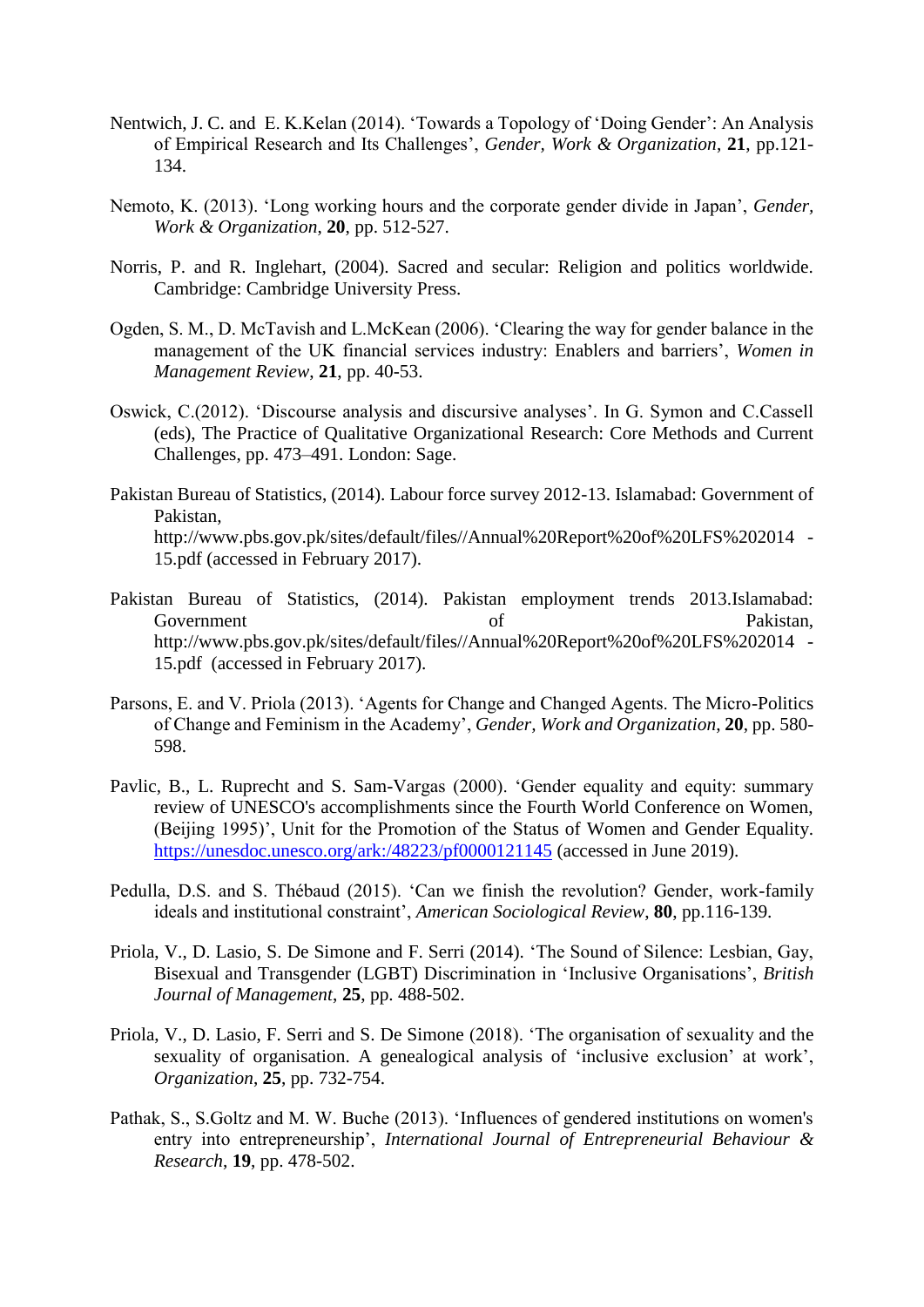- Papanek, H. (1971). 'Purdah in Pakistan: Seclusion and Modern Occupations for Women', *Journal of Marriage and the Family*, **33**, pp. 517-530.
- Patel, D. S. (2012). 'Concealing to reveal: The informational role of Islamic dress', *Rationality and Society*, **24**, pp. 295–323.
- Pio, E. and J. Syed, (2013). 'Our bodies, our minds, our men: working South Asian women', *Gender in Management: An International Journal*, **28**, pp. 140-150.
- Pringle, R. (1989). 'Bureaucracy, rationality and sexuality: The case of secretaries'. In J. Hearn, D. Sheppard, P. Tancred-Sheriff and G. Burrell (eds), The sexuality of organisations, pp. 158-177. London: Sage.
- Read, J. G. and J. P. Bartkowski (2000). 'To veil or not to veil?: A Case Study of Identity Negotiation among Muslim Women in Austin, Texas', *Gender & Society*, **14**, pp. 395- 417.
- Reeves, T. C., and L.Azam (2012). 'To wear hijab or not: Muslim women's perception of their healthcare', *Journal of Business Diversity*, **12**, pp. 41-58.
- Reeves, T. C., A. P.McKinney and L. Azam, (2013). 'Muslim women's workplace experiences: implications for strategic diversity initiatives', *Equality, Diversity and Inclusion: An International Journal*, **32**, pp. 49-67.
- Ross, M.L. (2008). 'Oil, Islam, and women', *American Political Science Review*,**102**, pp. 107- 123.
- Ruby, T. F. (2006). 'Listening to the voices of hijab', *Women's Studies International Forum*, **29**, pp. 54-66.
- Seguino, S. (2011). 'Help or Hindrance? Religion's Impact on Gender Inequality in Attitudes and Outcomes', *World Development,* **39**, pp.1308-1321.
- Sen, G. (2007). 'Informal institutions and gender equality'. In J. Jutting, D.Drechsler and I. Soysa (eds), Informal Institutions: How social norms help or hinder development, pp.49- 73. OECD Publishing.
- Sidani, Y. (2005). 'Women, work, and Islam in Arab societies',*Women In Management Review*, **20**, pp. 498-512.
- Sherif, M. H. (1987). 'What is hijab?', *The Muslim World*, **77**, pp. 151-163.
- Shaheed, F. (2010). 'Contested identities: Gendered politics, gendered religion in Pakistan', *Third World Quaterly*, **31**, pp. 851-867.
- Steady, F. C. (2005).'An investigative framework for gender research in Africa in the new millennium'. In O. Oyěwùmí (eds), African Gender Studies A Reader, pp. 313-331. NewYork: Palgrave Macmillan.
- Storti, C. (1990). The art of crossing cultures. Yarmouth, ME: Intercultural Press.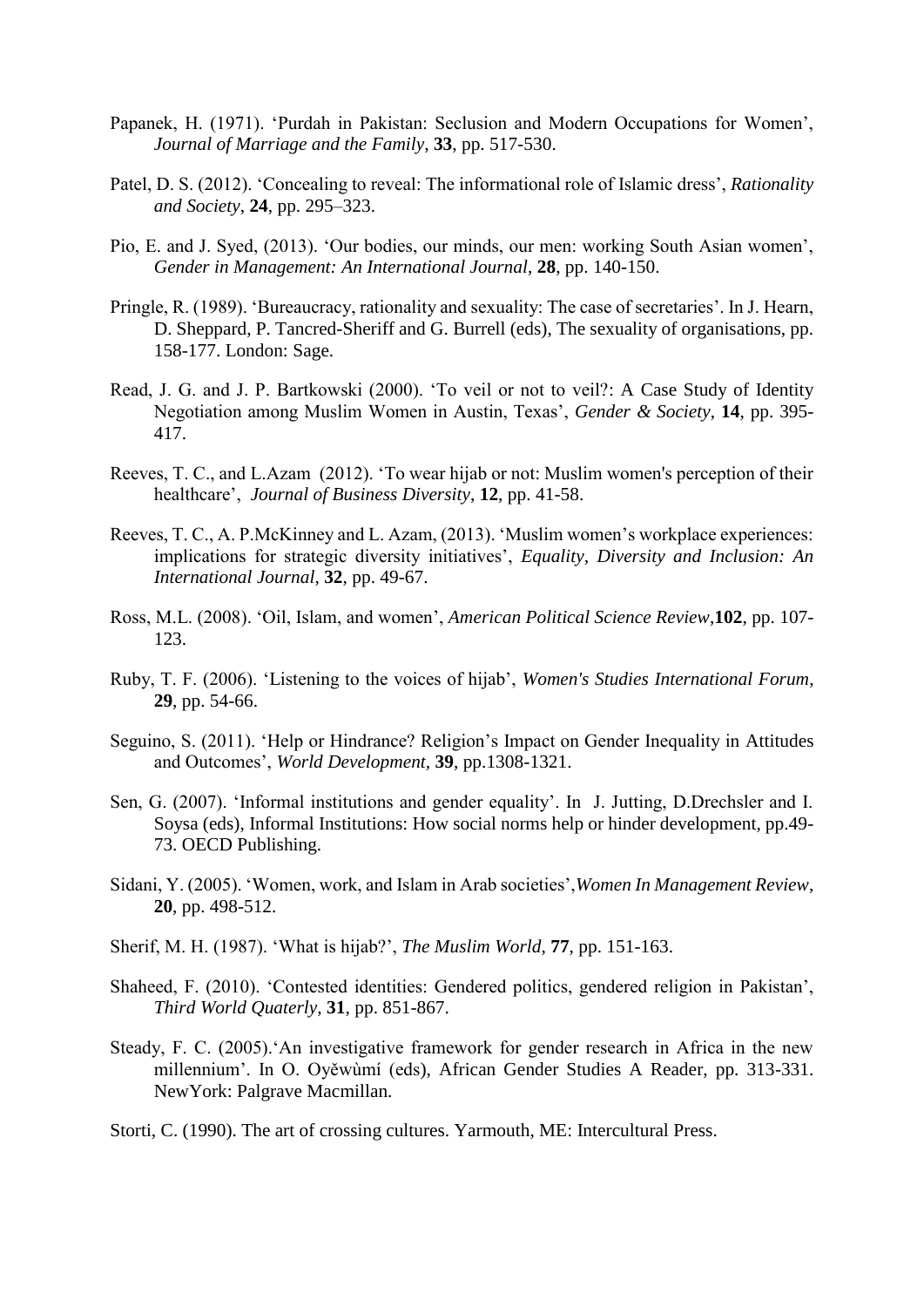- Sullivan, K. R. (2014). 'With(out) pleasure: Desexualization, gender and sexuality at work', *Organization*, **21**, pp. 346-364.
- Syed, J. (2008). 'A context-specific perspective of equal employment opportunity in Islamic societies', *Asia Pacific Journal of Management*, **25**, pp.135-151.
- Syed, J., M.F.Özbilgin, D.Torunoglu and F. Ali, (2009). 'Rescuing gender equality from the false dichotomies of secularism versus shariah in Muslim majority countries', *Women's Studies International Forum*, **32**, pp. 67-79.
- Syed, J. (2010). 'An historical perspective on Islamic modesty and its implications for female employment', *Equality, Diversity and Inclusion: An International Journal*, **29**, pp. 150- 166.
- Talja, S. (1999). 'Analyzing qualitative interview data: The discourse analytic method', *Library & Information science research*, **21**, pp. 459-477.
- Tayeb, M. (1997). 'Islamic Revival in Asia and Human Resource Management', *Employee Relations*, **19**, pp. 67-79.
- Thornton, P. H., W. Ocasio, and M. Lounsbury (2012). The institutional logics perspective: A new approach to culture, structure, and process. Oxford:Oxford University Press.
- Tracey, P. (2012). 'Religion and Organization: A Critical Review of Current Trends and Future Directions', *The Academy of Management Annals*, **6**, pp. 87-134.
- Tyler, M. and P. Abbott (1998). 'Chocs Away: Weight Watching in the Contemporary Airline Industry', *Sociology*, **32**, 433–450.
- Warhurst, C. and D. Nickson (2009). 'Who's Got the Look?' Emotional, Aesthetic and Sexualized Labour in Interactive Services', *Gender, Work and Organization*,**16**, pp.385- 404.
- Wadud, A. (1999). Qur'an and woman: Rereading the sacred text from a woman's perspective, Oxford, England: Oxford University Press.
- Weiss, A.M. (1998). 'The gendered division of space and access in working class areas of Lahore', *Contemporary South Asia*, **7**, pp. 71–89.